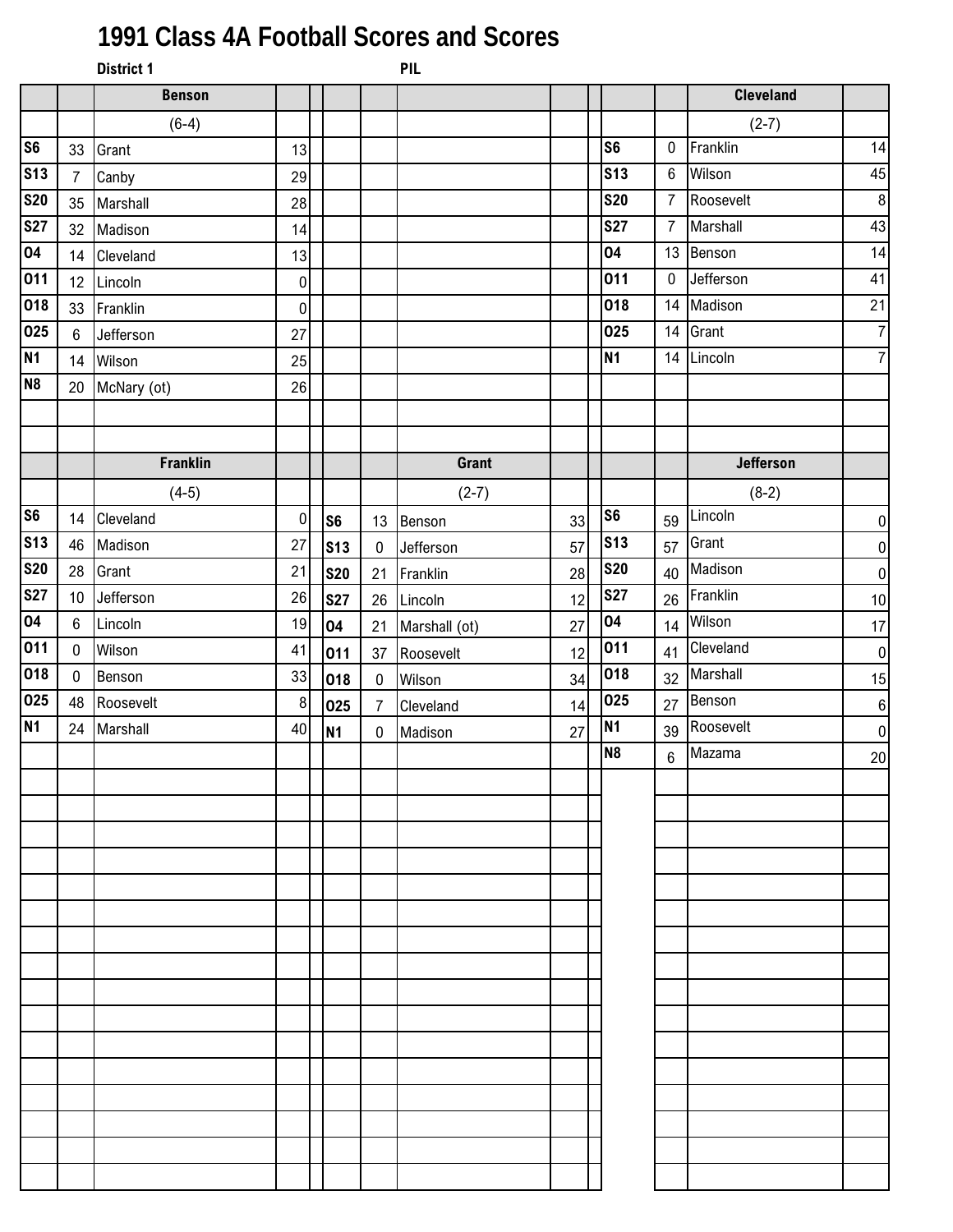|                |                  | Lincoln             |                 |                |             | <b>Madison</b> |                |                |                 | <b>Marshall</b>  |                  |
|----------------|------------------|---------------------|-----------------|----------------|-------------|----------------|----------------|----------------|-----------------|------------------|------------------|
|                |                  | $(2-7)$             |                 |                |             | $(5-4)$        |                |                |                 |                  |                  |
| S <sub>6</sub> | $\mathbf 0$      | Jefferson           | 59              | S <sub>6</sub> | 13          | Wilson         | 12             | S <sub>6</sub> | $\mathbf 0$     | Lakeridge        | 45               |
| <b>S13</b>     | $\bf{0}$         | Marshall            | 28              | <b>S13</b>     | 27          | Franklin       | 46             | <b>S13</b>     | 28              | Lincoln          | $\overline{0}$   |
| <b>S20</b>     | $\bf{0}$         | Wilson              | 35              | <b>S20</b>     | 0           | Jefferson      | 40             | <b>S20</b>     | 28              | Benson           | 35               |
| <b>S27</b>     | 12               | Grant               | 26              | <b>S27</b>     | 14          | Benson         | 32             | <b>S27</b>     |                 | 43 Cleveland     | $\overline{7}$   |
| 04             | 19               | Franklin            | $\,6$           | 04             | 26          | Roosevelt      | 8              | 04             | 27              | Grant (ot)       | 21               |
| 011            | $\mathbf 0$      | Benson              | 12              | 011            | $\mathbf 0$ | Marshall       | 28             | 011            | 28              | Madison          | $\overline{0}$   |
| 018            | 30               | Roosevelt           | 25              | 018            | 21          | Cleveland      | 14             | 018            | 15              | Jefferson        | 32               |
| 025            | $6\phantom{.}6$  | Madison             | 12              | 025            | 12          | Lincoln        | 6 <sup>1</sup> | 025            | 13              | Wilson           | 55               |
| N <sub>1</sub> | $\overline{7}$   | Cleveland           | 14              | <b>N1</b>      | 27          | Grant          | $\mathbf 0$    | <b>N1</b>      |                 | 40 Franklin      | 24               |
|                |                  |                     |                 |                |             |                |                | N <sub>8</sub> | $\overline{0}$  | South Salem      | 41               |
|                |                  |                     |                 |                |             |                |                |                |                 |                  |                  |
|                |                  |                     |                 |                |             |                |                |                |                 |                  |                  |
|                |                  | <b>Roosevelt</b>    |                 |                |             |                |                |                |                 | Wilson           |                  |
|                |                  | $(1-8)$             |                 |                |             |                |                |                |                 | $(8-2)$          |                  |
| S <sub>6</sub> | $\mathbf 0$      | Sandy               | 21              |                |             |                |                | S <sub>6</sub> |                 | 12 Madison       | 13               |
| <b>S13</b>     | 18               | Parkrose            | 27              |                |             |                |                | <b>S13</b>     |                 | 45 Cleveland     | $\boldsymbol{6}$ |
| <b>S20</b>     | 8                | Cleveland           | $\overline{7}$  |                |             |                |                | <b>S20</b>     |                 | 35 Lincoln       | $\overline{0}$   |
| <b>S27</b>     | $\mathbf 0$      | Wilson              | 26              |                |             |                |                | <b>S27</b>     |                 | 26 Roosevelt     | $\overline{0}$   |
| 04             | 8                | Madison             | 26              |                |             |                |                | 04             | 17 <sup>1</sup> | Jefferson        | 14               |
| 011            | 12               | Grant               | 37              |                |             |                |                | 011            |                 | 41 Franklin      | $\overline{0}$   |
| 018            | 25               | Lincoln             | 30              |                |             |                |                | 018            | 34              | Grant            | $\overline{0}$   |
| 025            | 8                | Franklin            | 48              |                |             |                |                | 025            | 55              | Marshall         | 13               |
| <b>N1</b>      | $\mathbf 0$      | Jefferson           | 39              |                |             |                |                | <b>N1</b>      | 25              | Benson           | 14               |
|                |                  |                     |                 |                |             |                |                | N <sub>8</sub> | 21              | Reynolds         | 24               |
|                |                  |                     |                 |                |             |                |                |                |                 |                  |                  |
|                |                  | <b>District 2</b>   |                 |                |             | <b>Metro</b>   |                |                |                 |                  |                  |
|                |                  | Aloha               |                 |                |             |                |                |                |                 | <b>Beaverton</b> |                  |
|                |                  | $(1-8)$             |                 |                |             |                |                |                |                 | $(3-6)$          |                  |
| S6             | $\bf{0}$         | Jesuit              | 41              |                |             |                |                | S <sub>6</sub> | 38              | McMinnville      | $\overline{0}$   |
| <b>S13</b>     | $\boldsymbol{6}$ | <b>Forest Grove</b> | 21              |                |             |                |                | <b>S13</b>     | $\mathbf 0$     | Glencoe          | 16               |
| <b>S20</b>     | 13               | Beaverton           | 36              |                |             |                |                | <b>S20</b>     |                 | 36 Aloha         | 13               |
| <b>S27</b>     | $6\,$            | Hillsboro           | 42              |                |             |                |                | <b>S27</b>     | $\overline{0}$  | Jesuit           | 14               |
| 04             | $\boldsymbol{6}$ | Sunset              | $\overline{45}$ |                |             |                |                | 04             |                 | 34 Forest Grove  | $\overline{0}$   |
| 011            | $\overline{7}$   | Newberg             | 41              |                |             |                |                | 011            |                 | 20 Tigard        | 33               |
| 018            | 14               | McMinnville         | 13              |                |             |                |                | 018            |                 | 14 Hillsboro     | 40               |
| 025            | $\overline{7}$   | Glencoe             | 48              |                |             |                |                | 025            | 6 <sup>1</sup>  | Sunset           | 16               |
| N <sub>1</sub> | $6\phantom{1}$   | Tigard              | 41              |                |             |                |                | <b>N1</b>      |                 | 6 Newberg        | 18               |
|                |                  |                     |                 |                |             |                |                |                |                 |                  |                  |
|                |                  |                     |                 |                |             |                |                |                |                 |                  |                  |
|                |                  |                     |                 |                |             |                |                |                |                 |                  |                  |
|                |                  |                     |                 |                |             |                |                |                |                 |                  |                  |
|                |                  |                     |                 |                |             |                |                |                |                 |                  |                  |
|                |                  |                     |                 |                |             |                |                |                |                 |                  |                  |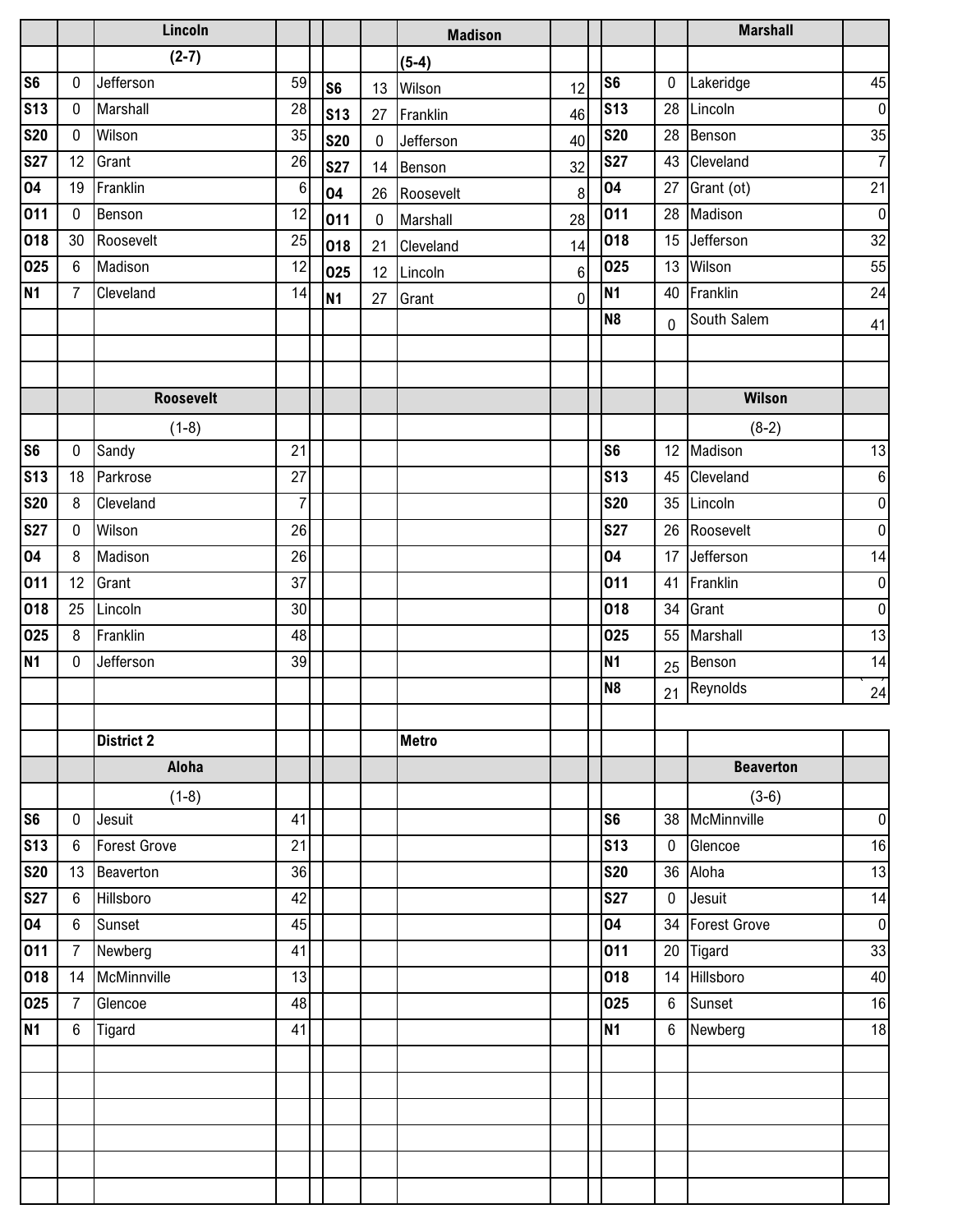|                          |                | <b>Forest Grove</b> |                |                |                  | Glencoe             |                |                 |                | <b>Hillsboro</b>    |                  |
|--------------------------|----------------|---------------------|----------------|----------------|------------------|---------------------|----------------|-----------------|----------------|---------------------|------------------|
|                          |                | $(1-8)$             |                |                |                  | $(9-3)$             |                |                 |                | $(5-4)$             |                  |
| S <sub>6</sub>           | $\mathbf{0}$   | Glencoe             | 27             | S <sub>6</sub> | 27               | <b>Forest Grove</b> | $\pmb{0}$      | S <sub>6</sub>  |                | 24 Newberg          | 34               |
| <b>S13</b>               | 21             | Aloha               | $\,6$          | <b>S13</b>     | 16               | Beaverton           | $\mathbf 0$    | <b>S13</b>      | 35             | McMinnville         | 7                |
| <b>S20</b>               | 10             | Jesuit              | 48             | <b>S20</b>     | 21               | Hillsboro           | $\overline{7}$ | <b>S20</b>      | 7              | Glencoe             | 21               |
| <b>S27</b>               | 20             | Tigard (ot)         | 27             | <b>S27</b>     | 17               | Sunset (ot)         | 20             | <b>S27</b>      | 42             | Aloha               | $\boldsymbol{6}$ |
| 04                       | $\mathbf 0$    | Beaverton           | 34             | 04             | 34               | Newberg             | 19             | 04              | 14             | Jesuit              | 56               |
| 011                      | $\pmb{0}$      | Hillsboro           | 10             | 011            | 28               | McMinnville         | $\,6\,$        | 011             | 10             | <b>Forest Grove</b> | $\overline{0}$   |
| 018                      | $\overline{7}$ | Sunset              | 41             | 018            | 17               | Tigard              | $\overline{7}$ | 018             | 40             | Beaverton           | 14               |
| 025                      | 14             | Newberg             | 28             | 025            | 48               | Aloha               | $\overline{7}$ | 025             | $\overline{7}$ | Tigard              | 24               |
| <b>N1</b>                | $\overline{2}$ | McMinnville         | 6              | N1             | 10               | Jesuit              | 19             | <b>N1</b>       | 21             | <b>T</b> Sunset     | 9                |
|                          |                |                     |                | N <sub>8</sub> | 39               | Willamette          | 8              |                 |                |                     |                  |
|                          |                |                     |                | <b>N15</b>     | 28               | South Medford       | 14             |                 |                |                     |                  |
|                          |                |                     |                | <b>N22</b>     | 19               | Lake Oswego         | 28             |                 |                |                     |                  |
|                          |                |                     |                |                |                  |                     |                |                 |                |                     |                  |
|                          |                | <b>Jesuit</b>       |                |                |                  | <b>McMinnville</b>  |                |                 |                | <b>Newberg</b>      |                  |
|                          |                | $(11-1)$            |                |                |                  | $(1-8)$             |                |                 |                | $(6-5)$             |                  |
| S <sub>6</sub>           | 41             | Aloha               | $\mathbf 0$    | S <sub>6</sub> | 0                | Beaverton           | 38             | S <sub>6</sub>  | 34             | Hillsboro           | 24               |
| <b>S13</b>               | 21             | Tigard              | 14             | <b>S13</b>     | 7                | Hillsboro           | 35             | <b>S13</b>      | 13             | Sunset              | 19               |
| $\overline{\text{S}}$ 20 | 48             | <b>Forest Grove</b> | 10             | <b>S20</b>     | 6                | Sunset              | 28             | <b>S20</b>      | $\overline{7}$ | Tigard              | 10               |
| <b>S27</b>               | 14             | Beaverton           | $\pmb{0}$      | <b>S27</b>     | 14               | Newberg             | 48             | <b>S27</b>      | 48             | McMinnville         | 14               |
| 04                       | 56             | Hillsboro           | 14             | 04             | 12               | Tigard              | 30             | 04              | 19             | Glencoe             | 34               |
| 011                      | 10             | Sunset              | $\overline{7}$ | 011            | $\boldsymbol{6}$ | Glencoe             | 28             | 011             | 41             | Aloha               | $\overline{7}$   |
| 018                      | 24             | Newberg             | $\bf{0}$       | 018            | 13               | Aloha               | 14             | 018             | $\overline{0}$ | Jesuit              | 24               |
| 025                      | 38             | McMinnville         | $\bf{0}$       | 025            | 0                | Jesuit              | 38             | 025             | 28             | <b>Forest Grove</b> | 14               |
| N <sub>1</sub>           | 19             | Glencoe             | 19             | <b>N1</b>      | 6                | <b>Forest Grove</b> | $\overline{2}$ | <b>N1</b>       | 18             | Beaverton           | $\boldsymbol{6}$ |
| N <sub>8</sub>           | 27             | North Eugene        | $\overline{0}$ |                |                  |                     |                | N <sub>8</sub>  |                | $20$ Sheldon        | $\overline{7}$   |
| <b>N15</b>               | 20             | Mazama              | $\overline{7}$ |                |                  |                     |                | <b>N15</b>      |                | 21 Ashland          | 35               |
| <b>N22</b>               | 13             | <b>Barlow</b>       | 28             |                |                  |                     |                |                 |                |                     |                  |
|                          |                |                     |                |                |                  |                     |                |                 |                |                     |                  |
|                          |                | <b>Sunset</b>       |                |                |                  |                     |                |                 |                | <b>Tigard</b>       |                  |
|                          |                | $(8-3)$             |                |                |                  |                     |                |                 |                | $(8-4)$             |                  |
| S <sub>6</sub>           | 16             | Tigard              | 12             |                |                  |                     |                | S <sub>6</sub>  |                | 12 Sunset           | 16               |
| <b>S13</b>               | 19             | Newberg             | 13             |                |                  |                     |                | <b>S13</b>      |                | 14 Jesuit           | 21               |
| <b>S20</b>               | 28             | McMinnville         | 6 <sup>1</sup> |                |                  |                     |                | <b>S20</b>      |                | 10 Newberg          | $\frac{7}{ }$    |
| <b>S27</b>               | 20             | Glencoe (ot)        | 17             |                |                  |                     |                | <b>S27</b>      |                | 27 Forest Grove     | $20\,$           |
| 04                       | 45             | Aloha               | $6 \mid$       |                |                  |                     |                | 04              |                | 30 McMinnville      | 12               |
| 011                      | $\overline{7}$ | Jesuit              | 10             |                |                  |                     |                | 011             |                | 33 Beaverton        | $20\,$           |
| 018                      | 41             | Forest Grove        | $\overline{7}$ |                |                  |                     |                | 018             |                | 7 Glencoe           | 17               |
| 025                      | 16             | Beaverton           | 6 <sup>1</sup> |                |                  |                     |                | 025             |                | 24 Hillsboro        | $\overline{7}$   |
| N1                       | 9              | Hillsboro           | 21             |                |                  |                     |                | N <sub>1</sub>  |                | 41 Aloha            | $6 \mid$         |
| N <sub>8</sub>           | 34             | Bend                | 10             |                |                  |                     |                | N <sub>8</sub>  |                | 28 Oregon City      | 20               |
| <b>N15</b>               | 3              | South Salem         | 14             |                |                  |                     |                | N <sub>15</sub> |                | 14 McNary           | $\overline{7}$   |
|                          |                |                     |                |                |                  |                     |                | <b>N22</b>      |                | 0 Ashland           | $\overline{7}$   |
|                          |                |                     |                |                |                  |                     |                |                 |                |                     |                  |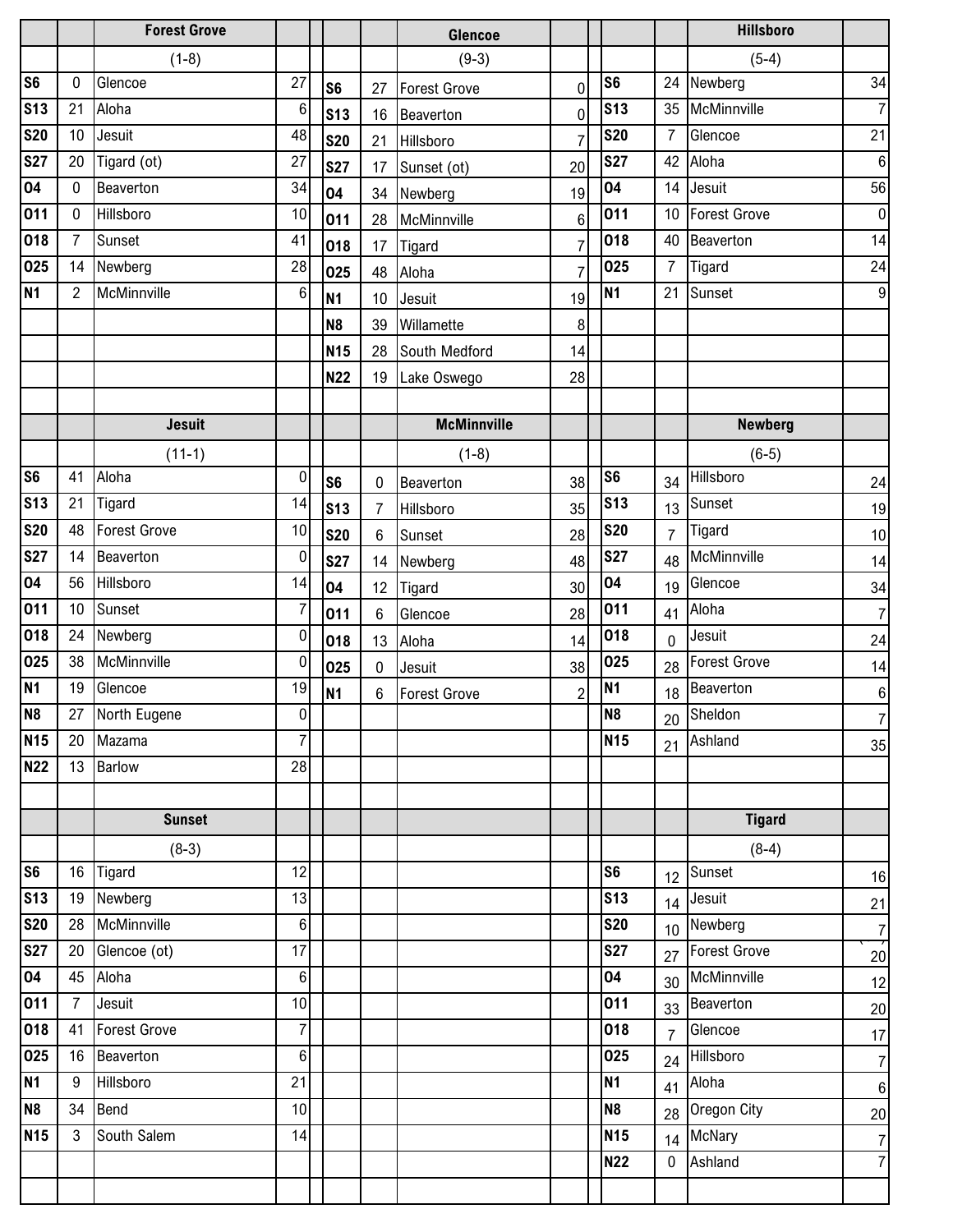|                 |                | <b>District 3</b>       |                  |                 |                | Mt. Hood                |                |                |                |                         |                  |
|-----------------|----------------|-------------------------|------------------|-----------------|----------------|-------------------------|----------------|----------------|----------------|-------------------------|------------------|
|                 |                | <b>Barlow</b>           |                  |                 |                | <b>Centennial</b>       |                |                |                | <b>Central Catholic</b> |                  |
|                 |                | $(11-2)$                |                  |                 |                | $(3-6)$                 |                |                |                | $(0-9)$                 |                  |
| S <sub>6</sub>  | 40             | <b>Bend</b>             | 6                | S <sub>6</sub>  | 14             | Putnam                  | 34             | S <sub>6</sub> | 0              | Oregon City             | 41               |
| S <sub>13</sub> | 32             | Putnam                  | 25               | S <sub>13</sub> | 20             | Lake Oswego             | 37             | <b>S13</b>     | 0              | West Linn               | 30               |
| <b>S20</b>      | 42             | Parkrose                | $\boldsymbol{0}$ | <b>S20</b>      | 25             | Reynolds                | 38             | <b>S20</b>     | 19             | Gresham                 | 47               |
| <b>S27</b>      | 41             | Sandy                   | $\mathbf 0$      | <b>S27</b>      | 17             | David Douglas           | 20             | <b>S27</b>     | 6              | Parkrose                | 12               |
| 04              | 10             | Gresham                 | 28               | 04              | 39             | <b>Central Catholic</b> | 19             | 04             | 19             | Centennial              | 39               |
| 011             | 31             | David Douglas           | 23               | 011             | 28             | Parkrose                | $\overline{7}$ | 011            | 29             | Reynolds                | 41               |
| 018             | 33             | Reynolds                | $\boldsymbol{0}$ | 018             | $\mathbf 0$    | Gresham                 | 41             | 018            | 6              | Sandy                   | 36               |
| 025             | 42             | Centennial              | 20               | 025             | 20             | <b>Barlow</b>           | 42             | 025            | 13             | David Douglas           | 28               |
| <b>N1</b>       | 52             | <b>Central Catholic</b> | 13               | <b>N1</b>       | 14             | Sandy                   | $\overline{0}$ | <b>N1</b>      | 13             | Barlow                  | 52               |
| N <sub>8</sub>  | 36             | North Salem             | 35               |                 |                |                         |                |                |                |                         |                  |
| <b>N15</b>      | 38             | Milwaukie               | 28               |                 |                |                         |                |                |                |                         |                  |
| <b>N22</b>      | 28             | Jesuit                  | 13               |                 |                |                         |                |                |                |                         |                  |
| <b>N29</b>      | 14             | Ashland                 | 46               |                 |                |                         |                |                |                |                         |                  |
|                 |                |                         |                  |                 |                |                         |                |                |                |                         |                  |
|                 |                | <b>David Douglas</b>    |                  |                 |                |                         |                |                |                | Gresham                 |                  |
|                 |                | $(5-5)$                 |                  |                 |                |                         |                |                |                | $(9-1)$                 |                  |
| S <sub>6</sub>  | 6              | <b>West Linn</b>        | 22               |                 |                |                         |                | S <sub>6</sub> | 26             | Canby                   | 21               |
| <b>S13</b>      | 28             | Milwaukie               | 42               |                 |                |                         |                | <b>S13</b>     | 24             | Lakeridge               | 28               |
| <b>S20</b>      | 32             | Sandy                   | 12               |                 |                |                         |                | <b>S20</b>     | 47             | <b>Central Catholic</b> | 19               |
| <b>S27</b>      | 20             | Centennial              | 17               |                 |                |                         |                | <b>S27</b>     |                | 36 Reynolds             | $\overline{7}$   |
| 04              | 28             | Reynolds                | 27               |                 |                |                         |                | 04             | 28             | <b>Barlow</b>           | 10               |
| 011             | 23             | <b>Barlow</b>           | 31               |                 |                |                         |                | 011            | 54             | Sandy                   | 24               |
| 018             | 20             | Parkrose                | 16               |                 |                |                         |                | 018            | 41             | Centennial              | $\overline{0}$   |
| 025             |                | 28 Central Catholic     | 13               |                 |                |                         |                | 025            |                | 44 Parkrose             | 26               |
| N1              | $\overline{7}$ | Gresham                 | 28               |                 |                |                         |                | <b>N1</b>      | 28             | David Douglas           | $\overline{7}$   |
| N <sub>8</sub>  | 22             | Ashland                 | 29               |                 |                |                         |                | N <sub>8</sub> | $\overline{7}$ | <b>Grants Pass</b>      | 17               |
|                 |                |                         |                  |                 |                |                         |                |                |                |                         |                  |
|                 |                |                         |                  |                 |                |                         |                |                |                |                         |                  |
|                 |                | <b>Parkrose</b>         |                  |                 |                | <b>Reynolds</b>         |                |                |                | <b>Sandy</b>            |                  |
|                 |                | $(3-6)$                 |                  |                 |                | $(3-6)$                 |                |                |                | $(4-5)$                 |                  |
| S <sub>6</sub>  | 10             | Clackamas               | 13               | S <sub>6</sub>  | 6              | Milwaukie               | 25             | S <sub>6</sub> | 21             | Roosevelt               | $\overline{0}$   |
| <b>S13</b>      | 27             | Roosevelt               | 18               | <b>S13</b>      | 28             | <b>Oregon City</b>      | 55             | <b>S13</b>     | 14             | Clackamas               | 13               |
| <b>S20</b>      | $\mathbf 0$    | <b>Barlow</b>           | 42               | <b>S20</b>      | 38             | Centennial              | 25             | <b>S20</b>     | 12             | David Douglasd          | 32               |
| <b>S27</b>      | 12             | <b>Central Catholic</b> | $\,6\,$          | <b>S27</b>      | $\overline{7}$ | Gresham                 | 36             | <b>S27</b>     | 0              | Barlow                  | 41               |
| 04              | 13             | Sandy                   | 14               | 04              | 27             | David Douglas           | 28             | 04             | 14             | Parkrose                | 13               |
| 011             | $\overline{7}$ | Centennial              | 28               | 011             | 41             | <b>Central Catholic</b> | 29             | 011            | 24             | Gresham                 | 54               |
| 018             | 16             | David Douglas           | 20               | 018             | $\mathbf 0$    | <b>Barlow</b>           | 33             | 018            | 36             | <b>Central Catholic</b> | $\boldsymbol{6}$ |
| 025             | 26             | Gresham                 | 44               | 025             | 31             | Sandy                   | 27             | 025            | 27             | Reynolds                | 31               |
| N <sub>1</sub>  | 34             | Reynolds                | 15               | <b>N1</b>       | 15             | Parkrose                | 34             | <b>N1</b>      | $\overline{0}$ | Centennial              | 14               |
|                 |                |                         |                  |                 |                |                         |                |                |                |                         |                  |
|                 |                |                         |                  |                 |                |                         |                |                |                |                         |                  |
|                 |                |                         |                  |                 |                |                         |                |                |                |                         |                  |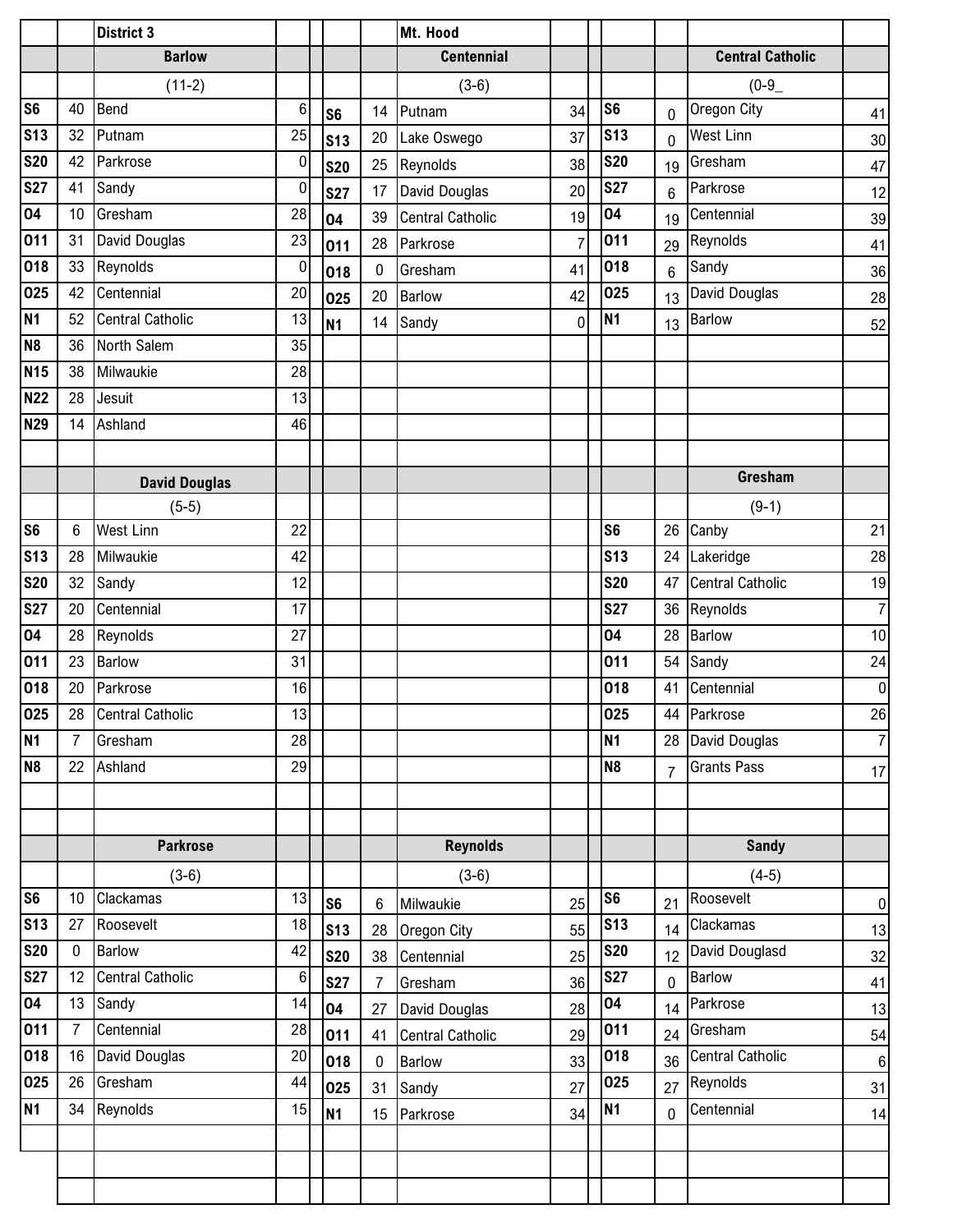|                        |                | District 4              |                  |                |                | <b>Three Rivers</b> |                 |                |                 |                         |                  |
|------------------------|----------------|-------------------------|------------------|----------------|----------------|---------------------|-----------------|----------------|-----------------|-------------------------|------------------|
|                        |                | Canby                   |                  |                |                | <b>Clackamas</b>    |                 |                |                 | Lake Oswego             |                  |
|                        |                | $(5-4)$                 |                  |                |                | $(1-8)$             |                 |                |                 | $(9-4)$                 |                  |
| $\overline{\text{S6}}$ | 21             | Gresham                 | 26               | S <sub>6</sub> | 13             | Parkrose            | 10              | S <sub>6</sub> | 27              | <b>Mountain View</b>    | $\overline{0}$   |
| <b>S13</b>             | 29             | Benson                  | $\overline{7}$   | <b>S13</b>     | 13             | Sandy               | 14              | <b>S13</b>     | 37              | Centennial              | 20               |
| <b>S20</b>             | 34             | Clackamas               | $\boldsymbol{0}$ | <b>S20</b>     | $\overline{0}$ | Canby               | 34              | <b>S20</b>     | 13              | Putnam                  | 22               |
| <b>S27</b>             | $\overline{7}$ | Lake Oswego             | 12               | <b>S27</b>     | 8              | Putnam              | 33              | <b>S27</b>     | 12              | Canby                   | $\overline{7}$   |
| 04                     | 22             | Putnam                  | 8                | 04             |                | 14 Lake Oswego      | 34              | 04             | 34              | Clackamas               | 14               |
| 011                    | 27             | <b>West Linn</b>        | 9                | 011            | 19             | Lakeridge           | 55              | 011            | 26              | Oregon City             | 32               |
| 018                    | 9              | Milwaukie               | 14               | 018            | $\mathbf 0$    | Oregon City         | 56              | 018            | 14              | Lakeridge               | 36               |
| 025                    | 0              | Oregon City             | 21               | 025            | $\mathbf 0$    | <b>West Linn</b>    | 28              | 025            | 33              | Milwaukie               | 31               |
| <b>N1</b>              | 14             | Lakeridge               | 13               | N1             | $6\phantom{.}$ | Milwaukie           | 38              | <b>N1</b>      | 26              | <b>West Linn</b>        | 19               |
|                        |                |                         |                  |                |                |                     |                 | <b>N8</b>      | 16              | Hermiston               | $\boldsymbol{6}$ |
|                        |                |                         |                  |                |                |                     |                 | <b>N15</b>     | 37              | Reynolds                | 13               |
|                        |                |                         |                  |                |                |                     |                 | <b>N22</b>     | 28              | Glencoe                 | 19               |
|                        |                |                         |                  |                |                |                     |                 | <b>N29</b>     | $\mathbf 0$     | South Salem             | 14               |
|                        |                |                         |                  |                |                |                     |                 |                |                 |                         |                  |
|                        |                | Lakeridge               |                  |                |                |                     |                 |                |                 | <b>Milwaukie</b>        |                  |
|                        |                | $(8-2)$                 |                  |                |                |                     |                 |                |                 | $(7-4)$                 |                  |
| S <sub>6</sub>         | 45             | Marshall                | $\mathbf 0$      |                |                |                     |                 | S <sub>6</sub> | 25              | Reynolds                | 6                |
| s <sub>13</sub>        | 28             | Gresham                 | 24               |                |                |                     |                 | <b>S13</b>     | 42              | David Douglas           | 28               |
| <b>S20</b>             | 20             | <b>West Linn</b>        | 13               |                |                |                     |                 | <b>S20</b>     | $\overline{7}$  | Oregon City             | 14               |
| <b>S27</b>             | $\overline{7}$ | Oregon City             | 12               |                |                |                     |                 | <b>S27</b>     | 28              | <b>West Linn</b>        | 13               |
| 04                     | 17             | Milwaukie               | 3                |                |                |                     |                 | 04             | 3               | Lakeridge               | 17               |
| 011                    | 55             | Clackamas               | 19               |                |                |                     |                 | 011            | 42              | Putnam                  | 13               |
| 018                    | 36             | Lake Oswego             | 14               |                |                |                     |                 | 018            | 14              | Canby                   | $\boldsymbol{9}$ |
| 025                    |                | 33 Milwaukie            | 31               |                |                |                     |                 | 025            |                 | 31 Lake Oswego          | $33\,$           |
| <b>N1</b>              | 13             | Canby                   | 14               |                |                |                     |                 | <b>N1</b>      |                 | 38 Clackamas            | $\bf 6$          |
| N <sub>8</sub>         | 14             | Marshfield              | 18               |                |                |                     |                 | N <sub>8</sub> | 12 <sup>1</sup> | Pendleton               | $\overline{7}$   |
|                        |                |                         |                  |                |                |                     |                 | <b>N15</b>     | 28              | <b>Barlow</b>           | 38               |
|                        |                |                         |                  |                |                |                     |                 |                |                 |                         |                  |
|                        |                | <b>Oregon City</b>      |                  |                |                | Putnam              |                 |                |                 | <b>West Linn</b>        |                  |
|                        |                | $(8-2)$                 |                  |                |                | $(3-6)$             |                 |                |                 | $(5-4)$                 |                  |
| S <sub>6</sub>         | 41             | <b>Central Catholic</b> | $\overline{7}$   | S <sub>6</sub> |                | 34 Centennial       | 14              | S <sub>6</sub> | 22              | David Douglas           | 6                |
| <b>S13</b>             | 55             | Reynolds                | 28               | <b>S13</b>     |                | 24 Barlow           | 32 <sup>°</sup> | <b>S13</b>     | 30              | <b>Central Catholic</b> | $\overline{0}$   |
| <b>S20</b>             | 14             | Milwaukie               | $\overline{7}$   | <b>S20</b>     |                | 22 Lake Oswego      | 13              | <b>S20</b>     | 13              | Lakeridge               | 20               |
| <b>S27</b>             |                | 12 Lakeridge            | $\overline{7}$   | <b>S27</b>     |                | 33 Clackamas        | $\bf 8$         | <b>S27</b>     | 13              | Milwaukie               | 28               |
| $\overline{04}$        | $\overline{7}$ | <b>West Linn</b>        | 10               | 04             | 8              | Canby               | 22              | 04             | 10              | Oregon City             | $\overline{7}$   |
| 011                    | 32             | Lake Oswego             | 26               | 011            | 13             | Milwaukie           | 42              | 011            | 9               | Canby                   | 27               |
| 018                    | 56             | Clackamas               | $\boldsymbol{0}$ | 018            |                | 14 West Linn        | 21              | 018            | 21              | Putnam                  | 14               |
| 025                    | 21             | Canby                   | $\pmb{0}$        | 025            |                | 14 Lakeridge        | 34              | 025            | 28              | Clackamas               | $\overline{0}$   |
| N <sub>1</sub>         | 50             | Putnam                  | 28               | <b>N1</b>      |                | 28 Oregon City      | 50              | <b>N1</b>      | 19              | Lake Oswego             | 26               |
| N <sub>8</sub>         | 20             | <b>Tigard</b>           | 28               |                |                |                     |                 |                |                 |                         |                  |
|                        |                |                         |                  |                |                |                     |                 |                |                 |                         |                  |
|                        |                |                         |                  |                |                |                     |                 |                |                 |                         |                  |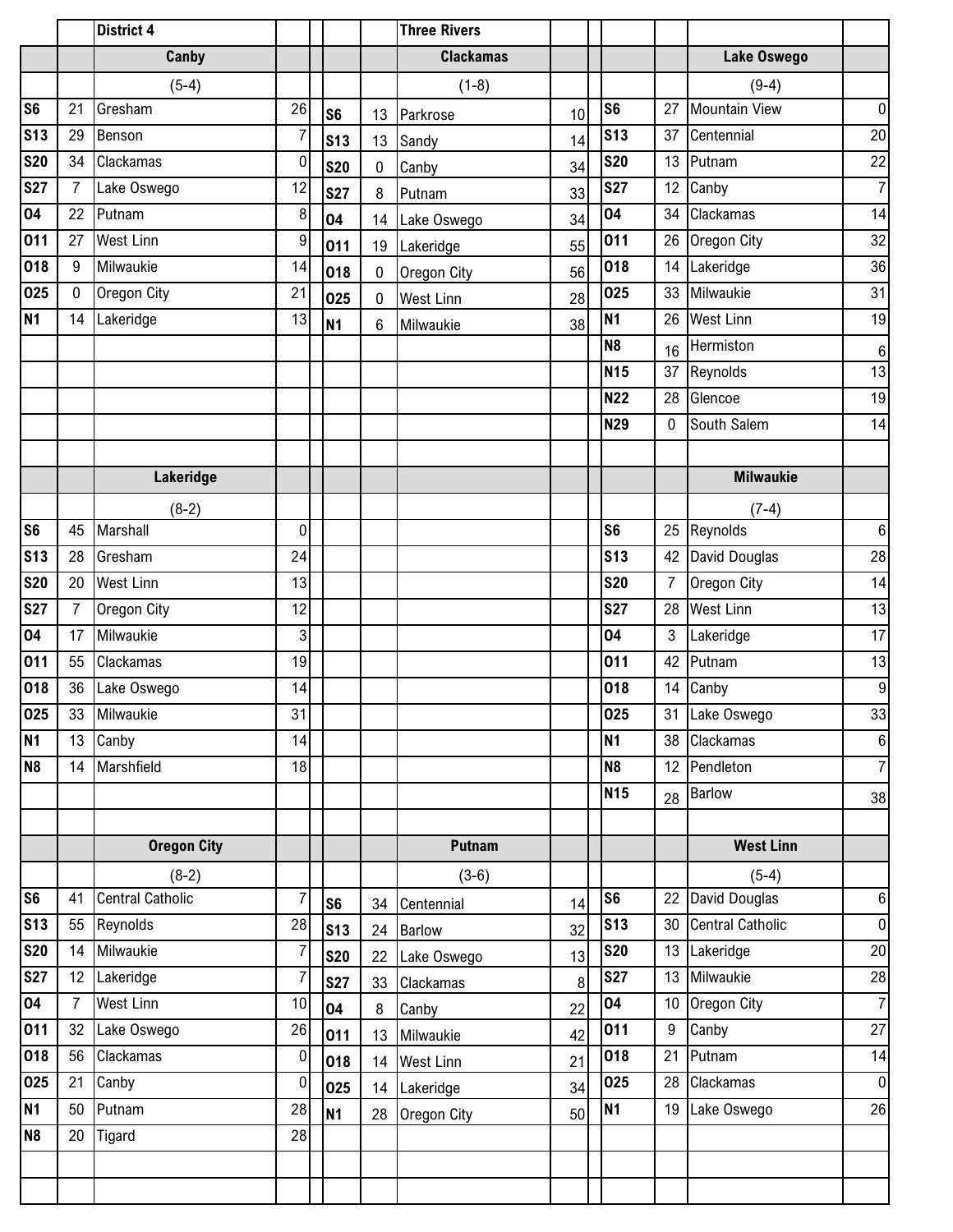|                |                |                     |                |                 |                 | <b>District 5 Midwestern</b> |                |                |    |                     |                  |
|----------------|----------------|---------------------|----------------|-----------------|-----------------|------------------------------|----------------|----------------|----|---------------------|------------------|
|                |                | <b>Churchill</b>    |                |                 |                 | <b>Marshfield</b>            |                |                |    | <b>North Bend</b>   |                  |
|                |                | $(2-7)$             |                |                 |                 | $(8-4)$                      |                |                |    | $(2-7)$             |                  |
| S <sub>6</sub> | 14             | Marshfield          | 26             | S <sub>6</sub>  | 26              | Churchill                    | 14             | S <sub>6</sub> | 14 | Springfield         | 12               |
| <b>S13</b>     | $\mathbf{3}$   | Springfield         | 20             | <b>S13</b>      | 23              | Sheldon                      | $\overline{7}$ | <b>S13</b>     | 14 | Willamette          | 21               |
| <b>S20</b>     | 12             | Willamette          | 15             | <b>S20</b>      | 9               | South Eugene                 | 13             | <b>S20</b>     | 18 | North Eugene        | 27               |
| <b>S27</b>     | $\overline{7}$ | North Eugene        | 27             | <b>S27</b>      | 28              | Springfield                  | 8              | <b>S27</b>     | 0  | Ashland             | 43               |
| 04             | $\overline{7}$ | <b>Grants Pass</b>  | 13             | 04              | 33              | Willamette                   | 42             | 04             | 6  | Thurston            | $\mathbf{3}$     |
| 011            | 21             | Thurston            | 30             | 011             | 38              | North Eugene                 | 14             | 011            | 20 | South Eugene        | 53               |
| 018            | 21             | North Bend          | $\bf{0}$       | 018             | 35              | Eagle Point                  | $\mathbf 0$    | 018            | 0  | Churchill           | 21               |
| 025            | 24             | South Eugene (ot)   | 21             | 025             | $\overline{7}$  | Thurston                     | 10             | 025            | 7  | Sheldon             | 26               |
| <b>N1</b>      | $\mathbf 0$    | Sheldon             | 27             | <b>N1</b>       | 47              | North Bend                   | 9              | <b>N1</b>      | 9  | Marshfield          | 47               |
|                |                |                     |                | N <sub>8</sub>  | 18              | Lakeridge                    | 14             |                |    |                     |                  |
|                |                |                     |                | N <sub>15</sub> | 28              | <b>Grants Pass</b>           | 19             |                |    |                     |                  |
|                |                |                     |                | <b>N22</b>      | 19              | South Salem                  | 20             |                |    |                     |                  |
|                |                |                     |                |                 |                 |                              |                |                |    |                     |                  |
|                |                |                     |                |                 |                 |                              |                |                |    |                     |                  |
|                |                | <b>North Eugene</b> |                |                 |                 | <b>Sheldon</b>               |                |                |    | <b>South Eugene</b> |                  |
|                |                | $(5-5)$             |                |                 |                 | $(8-2)$                      |                |                |    | $(5-4)$             |                  |
| S <sub>6</sub> | 20             | Redmond             | 15             | S <sub>6</sub>  | 47              | South Eugene                 | 14             | S <sub>6</sub> | 14 | Sheldon             | 47               |
| <b>S13</b>     | 14             | Thurston            | $\overline{7}$ | <b>S13</b>      | $\overline{7}$  | Marshfield                   | 23             | <b>S13</b>     | 32 | Bend                | 21               |
| <b>S20</b>     | 27             | North Bend          | 18             | <b>S20</b>      | 21              | Springfield                  | $\mathbf 0$    | <b>S20</b>     | 13 | Marshfield          | $\boldsymbol{9}$ |
| <b>S27</b>     | 27             | Churchill           | 7              | <b>S27</b>      | 42              | Willamette                   | 29             | <b>S27</b>     | 21 | Thurston            | 14               |
| 04             | $\overline{7}$ | Sheldon             | 32             | 04              | 32              | North Eugene                 | $\overline{7}$ | 04             | 29 | Springfield         | 14               |
| 011            | 14             | Marshfield          | 38             | 011             | 45              | Crater                       | $\mathbf 0$    | 011            | 53 | North Bend          | 20               |
| 018            | 13             | Springfield         | 18             | 018             | 30              | Thurston                     | 22             | 018            | 6  | Willamette          | 28               |
| 025            | 9              | Willamette          | 31             | 025             |                 | 26 North Bend                | $\overline{7}$ | 025            | 21 | Churchill (ot)      | 24               |
| <b>N1</b>      | 24             | South Eugene        | 20             | <b>N1</b>       | 27              | Churchill                    | $\mathbf 0$    | <b>N1</b>      |    | 20 North Eugene     | 24               |
| N <sub>8</sub> | $\mathbf 0$    | Jesuit              | 27             | <b>N8</b>       | $\overline{7}$  | Newberg                      | 20             |                |    |                     |                  |
|                |                |                     |                |                 |                 |                              |                |                |    |                     |                  |
|                |                |                     |                |                 |                 |                              |                |                |    |                     |                  |
|                |                | <b>Springfield</b>  |                |                 |                 | <b>Thurston</b>              |                |                |    | Willamette          |                  |
|                |                | $(2-7)$             |                |                 |                 | $(3-6)$                      |                |                |    | $(8-2)$             |                  |
| S <sub>6</sub> | 12             | North Bend          | 14             | S <sub>6</sub>  | 20              | Willamette                   | 24             | S <sub>6</sub> | 24 | Thurston            | 20               |
| <b>S13</b>     | 20             | Churchill           | 3              | <b>S13</b>      | $\overline{7}$  | North Eugene                 | 14             | <b>S13</b>     | 21 | North Bend          | 14               |
| <b>S20</b>     | $\mathbf 0$    | Sheldon             | 21             | <b>S20</b>      | 9               | Mazama                       | 35             | <b>S20</b>     | 15 | Churchill           | 12               |
| <b>S27</b>     | 8              | Marshfield          | 28             | <b>S27</b>      | 14              | South Eugene                 | 21             | <b>S27</b>     | 29 | Sheldon             | 42               |
| 04             | 14             | South Eugene        | 29             | 04              | 3               | North Bend                   | $6\phantom{1}$ | 04             | 42 | Marshfield          | 33               |
| 011            | 26             | Willamette          | 27             | 011             | 30              | Churchill                    | 21             | 011            | 27 | Springfield         | 26               |
| 018            | 18             | North Eugene        | 13             | 018             | 22              | Sheldon                      | 30             | 018            | 28 | South Eugene        | $\boldsymbol{6}$ |
| 025            | 6              | Roseburg            | 40             | 025             | 10 <sup>°</sup> | Marshfield                   | $\overline{7}$ | 025            | 31 | North Eugene        | $9\,$            |
| <b>N1</b>      | 6              | Thurston            | $\overline{7}$ | N1              | $\overline{7}$  | Springfield                  | $6\phantom{.}$ | N <sub>1</sub> | 51 | North Medford       | 14               |
|                |                |                     |                |                 |                 |                              |                | N <sub>8</sub> | 8  | Glencoe             | 39               |
|                |                |                     |                |                 |                 |                              |                |                |    |                     |                  |
|                |                |                     |                |                 |                 |                              |                |                |    |                     |                  |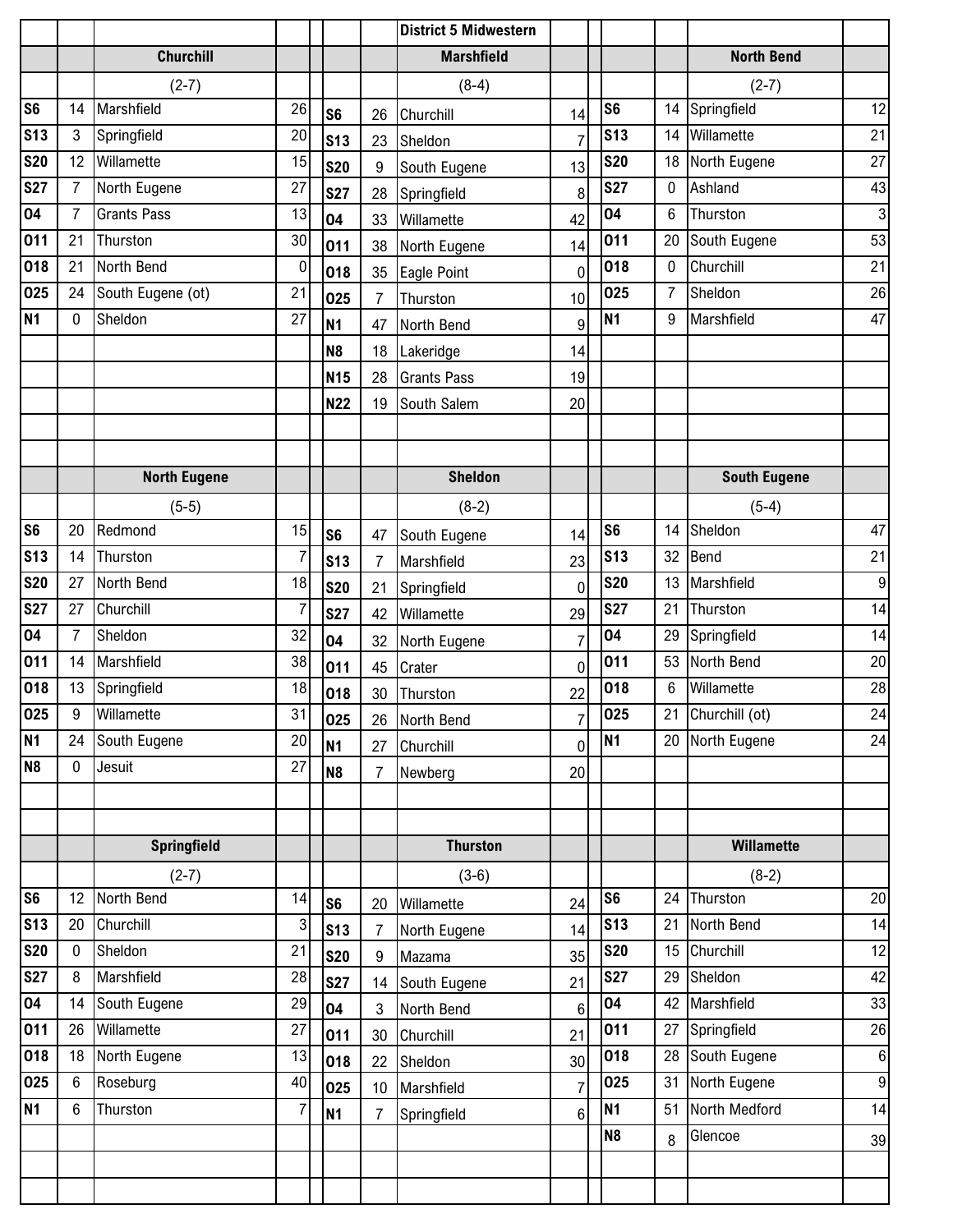|                 |                |                      |                  |                | <b>District 6 Southern Oregon</b> |                         |                 |                |                |                         |                  |
|-----------------|----------------|----------------------|------------------|----------------|-----------------------------------|-------------------------|-----------------|----------------|----------------|-------------------------|------------------|
|                 |                | <b>Ashland</b>       |                  |                |                                   | <b>Crater</b>           |                 |                |                | <b>Eagle Point</b>      |                  |
|                 |                | $(13-1)$             |                  |                |                                   | $(0-9)$                 |                 |                |                | $(1-8)$                 |                  |
| S <sub>6</sub>  | 21             | Eagle Point          | $\boldsymbol{0}$ | S <sub>6</sub> | 0                                 | Roseburg                | 20              | S <sub>6</sub> | 0              | Ashland                 | 21               |
| <b>S13</b>      | 28             | Roseburg             | 12               | <b>S13</b>     | 0                                 | Mazama                  | 20              | <b>S13</b>     | 0              | <b>Grants Pass</b>      | 37               |
| <b>S20</b>      | 3              | South Medford        | 7                | <b>S20</b>     | 9                                 | Eagle Point             | 14              | <b>S20</b>     | 14             | Crater                  | $\boldsymbol{8}$ |
| <b>S27</b>      | 43             | North Bend           | 0                | <b>S27</b>     | 20                                | North Medford           | 43              | <b>S27</b>     | 0              | <b>Klamath Union</b>    | 21               |
| 04              | 20             | Crater               | 13               | 04             |                                   | 13 Ashland              | 20              | 04             | 6              | South Medford           | 24               |
| 011             | 34             | North Medford        | 16               | 011            | 0                                 | Sheldon                 | 45              | 011            | $\overline{7}$ | Roseburg                | 55               |
| 018             | 24             | Mazama               | 13               | 018            |                                   | 14 Klamath Union        | 34              | 018            | 0              | Marshfield              | 55               |
| 025             | 24             | <b>Grants Pass</b>   | 17               | 025            | 13                                | South Medford           | 30              | 025            | 10             | North Medford           | 19               |
| <b>N1</b>       | 42             | Klamath Union        | 3                | N <sub>1</sub> | 12                                | <b>Grants Pass</b>      | 13              | <b>N1</b>      | 6              | Mazama                  | 28               |
| N <sub>8</sub>  | 29             | David Douglas        | 22               |                |                                   |                         |                 |                |                |                         |                  |
| <b>N15</b>      | 35             | Newberg              | 21               |                |                                   |                         |                 |                |                |                         |                  |
| <b>N22</b>      | $\overline{7}$ | Tigard               | $\mathbf 0$      |                |                                   |                         |                 |                |                |                         |                  |
| <b>N29</b>      | 46             | <b>Barlow</b>        | 14               |                |                                   |                         |                 |                |                |                         |                  |
| D <sub>6</sub>  | 28             | South Salem          | 0                |                |                                   |                         |                 |                |                |                         |                  |
|                 |                |                      |                  |                |                                   |                         |                 |                |                |                         |                  |
|                 |                | <b>Grants Pass</b>   |                  |                |                                   | <b>Klamath Union</b>    |                 |                |                | <b>Mazama</b>           |                  |
|                 |                | $(7-4)$              |                  |                |                                   | $(4-5)$                 |                 |                |                | $(8-3)$                 |                  |
| S <sub>6</sub>  | 37             | Klamath Union        | 17               | S <sub>6</sub> | 17                                | <b>Grants Pass</b>      | 37              | S <sub>6</sub> | 27             | North Medford           | 17               |
| <b>S13</b>      | 37             | Eagle Point          | $\mathbf 0$      | <b>S13</b>     | 28                                | Redmond                 | $6\phantom{1}6$ | <b>S13</b>     | 20             | Crater                  | $\pmb{0}$        |
| <b>S20</b>      | 39             | North Medford        | 21               | <b>S20</b>     | 10                                | Roseburg                | 26              | <b>S20</b>     | 35             | Thurston                | $9\,$            |
| <b>S27</b>      |                | Roseburg (forfeit)   | $\boldsymbol{0}$ | <b>S27</b>     | 21                                | Eagle Point             | 0               | <b>S27</b>     | 29             | South Medford           | 42               |
| 04              | 13             | Churchill            | 7                | 04             |                                   | 14 North Medford (2 ot) | 13              | 04             | $\mathbf{1}$   | Roseburg (forfeit)      | $\mathbf 0$      |
| 011             | 12             | Mazama               | 42               | 011            | 13                                | South Medford           | 28              | 011            | 42             | <b>Grants Pass</b>      | 12               |
| 018             | 6 <sup>1</sup> | South Medford        | 42               | 018            | 34                                | Crater                  | 14              | 018            |                | 13 Ashland              | 24               |
| 025             | 17             | Ashland              | 24               | 025            | 6                                 | Mazama                  | $\overline{7}$  | 025            | $\overline{7}$ | <b>Klamath Union</b>    | $\boldsymbol{6}$ |
| <b>N1</b>       | 13             | Crater               | 12               | <b>N1</b>      | $\mathbf{3}$                      | Ashland                 | 42              | <b>N1</b>      |                | 28 Eagle Point          | $\bf 6$          |
| N <sub>8</sub>  | 17             | Gresham              | $\overline{7}$   |                |                                   |                         |                 |                | 20             | Jefferson               | $6\phantom{.}$   |
| N <sub>15</sub> | 19             | Marshfield           | 28               |                |                                   |                         |                 |                | $\overline{7}$ | Jesuit                  | 20               |
|                 |                |                      |                  |                |                                   |                         |                 |                |                |                         |                  |
|                 |                | <b>North Medford</b> |                  |                |                                   | <b>Roseburg</b>         |                 |                |                | <b>South Medford</b>    |                  |
|                 |                | $(2-7)$              |                  |                |                                   |                         |                 |                |                | $(9-2)$                 |                  |
| S <sub>6</sub>  | 17             | Mazama               | 27               | S <sub>6</sub> | 20                                | Crater                  | $\mathbf 0$     | <b>S6</b>      |                | 35 Crook County         | 19               |
| <b>S13</b>      | 8              | South Medford        | 35               | <b>S13</b>     |                                   | 12 Ashland              | 28              | <b>S13</b>     |                | 35 North Medford        | $\,8\,$          |
| <b>S20</b>      | 21             | <b>Grants Pass</b>   | 39               | <b>S20</b>     |                                   | 26 Klamath Union        | 10              | <b>S20</b>     | $\overline{7}$ | Ashland                 | دى               |
| <b>S27</b>      | 43             | Crater               | 20               | <b>S27</b>     | 0                                 | Grants Pass (forfeit)   | 1               | <b>S27</b>     | 42             | Mazama                  | 29               |
| 04              | 13             | Klamath Union (2 ot) | 14               | 04             | $\mathbf 0$                       | Mazama (forfeit)        | $\overline{1}$  | 04             |                | 24 Eagle Point          | $\boldsymbol{6}$ |
| 011             | 16             | Ashland              | 34               | 011            | 55                                | Eagle Point             | $\overline{7}$  | 011            | 28             | Klamath Union           | 13               |
| 018             | 6              | Roseburg             | 35               | 018            | 35                                | North Medford           | $\,6\,$         | 018            | 42             | <b>Grants Pass</b>      | $6\phantom{1}$   |
| 025             | 19             | Eagle Point          | 10               | 025            |                                   | 40 Springfield          | $6\phantom{a}$  | 025            |                | 30 Crater               | 13               |
| <b>N1</b>       | 14             | Willamette           | 51               | <b>N1</b>      | 15 <sup>15</sup>                  | South Medford (2 ot)    | 14              | <b>N1</b>      |                | 14 Roseburg (2 ot)      | 15               |
|                 |                |                      |                  |                |                                   |                         |                 | N <sub>8</sub> |                | 32 McKay                | 29               |
|                 |                |                      |                  |                |                                   |                         |                 | <b>N15</b>     |                | $\overline{14}$ Glencoe | 28               |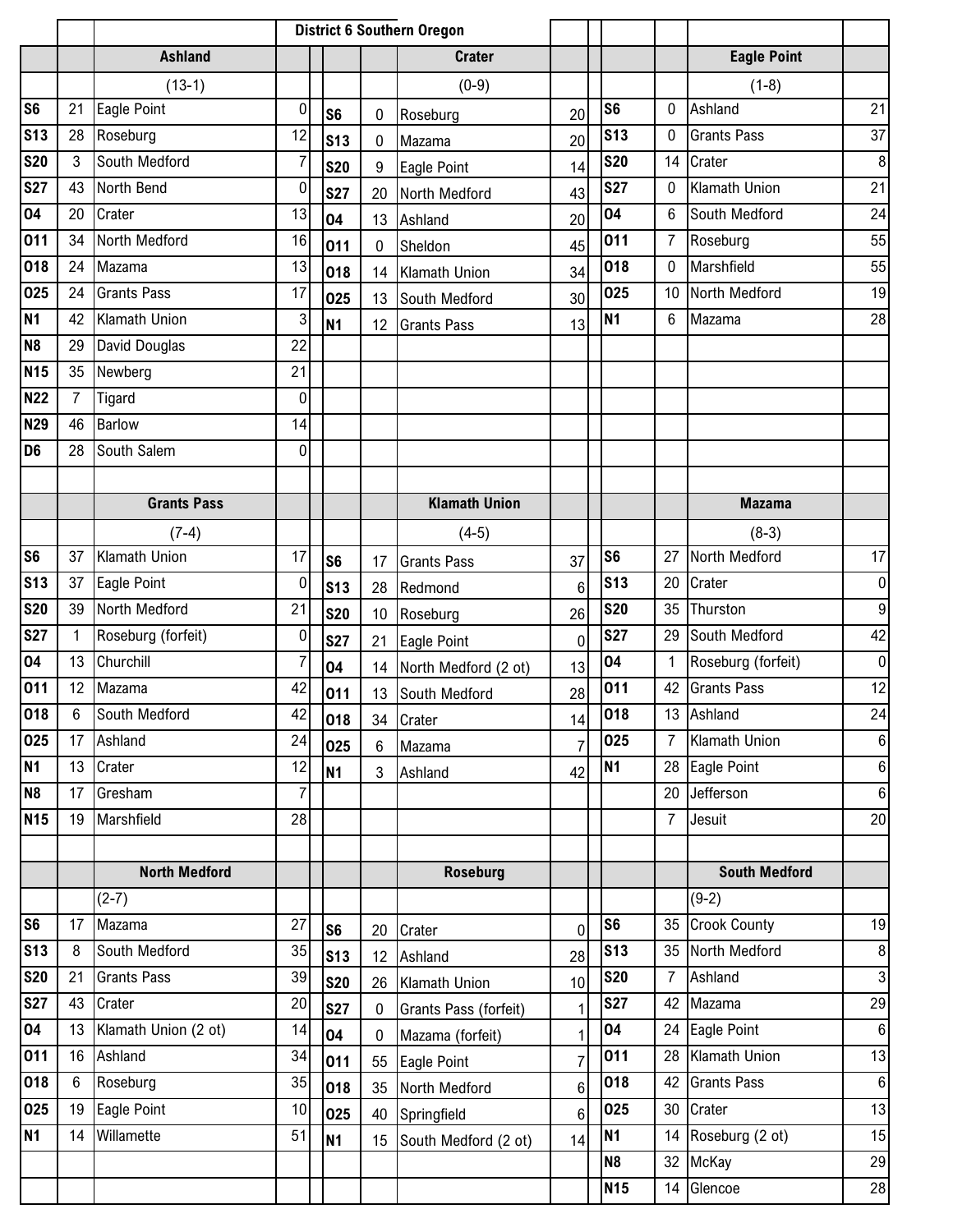|                          |                |                      |                |                |                | <b>District 7 IMC</b> |    |                |                 |                          |                |
|--------------------------|----------------|----------------------|----------------|----------------|----------------|-----------------------|----|----------------|-----------------|--------------------------|----------------|
|                          |                | <b>Bend</b>          |                |                |                |                       |    |                |                 | <b>Crook County</b>      |                |
|                          |                | $(5-5)$              |                |                |                |                       |    |                |                 | $(3-6)$                  |                |
| <b>S6</b>                | 6              | <b>Barlow</b>        | 40             |                |                |                       |    | A30            | 14              | Ontario                  | $\overline{7}$ |
| <b>S13</b>               | 21             | South Eugene         | 32             |                |                |                       |    | S <sub>6</sub> | 19              | South Medford            | 35             |
| <b>S20</b>               | 25             | Evergreen (WA)       | 21             |                |                |                       |    | <b>S13</b>     | 14              | Madras                   | 21             |
| <b>S27</b>               | 25             | <b>Crook County</b>  | 19             |                |                |                       |    | <b>S20</b>     | 16              | Hermiston                | 17             |
| 04                       | 13             | Pendleton            | 20             |                |                |                       |    | <b>S27</b>     | 19              | Bend                     | 25             |
| 011                      | 12             | La Grande            | $\overline{7}$ |                |                |                       |    | 04             | 0               | Pendleton                | 20             |
| 018                      | $\overline{7}$ | Hermiston            | 13             |                |                |                       |    | 011            |                 |                          |                |
| 025                      | 37             | Redmond              | $\overline{7}$ |                |                |                       |    | 018            | 14              | Redmond                  | 20             |
| N <sub>1</sub>           | 21             | <b>Mountain View</b> | $6\phantom{.}$ |                |                |                       |    | 025            | 18              | <b>Mountain View</b>     | $\overline{0}$ |
| N <sub>8</sub>           | 10             | Sunset               | 34             |                |                |                       |    | <b>N1</b>      | 12              | La Grande                | $\overline{0}$ |
|                          |                |                      |                |                |                |                       |    |                |                 |                          |                |
|                          |                | <b>Hermiston</b>     |                |                |                | La Grande             |    |                |                 | <b>Mountain View</b>     |                |
|                          |                | $(7-3)$              |                |                |                | $(4-5)$               |    |                |                 | $(2-7)$                  |                |
| S6                       | 39             | McLoughlin           | 6              | S <sub>6</sub> | 40             | Baker                 | 18 | A30            | 14              | The Dalles               | 12             |
| S <sub>13</sub>          | 20             | Hood River Valley    | 17             | <b>S13</b>     | $\mathbf 0$    | Clarkston (WA)        | 14 | S <sub>6</sub> | $\mathbf 0$     | Lake Oswego              | 27             |
| $\overline{\text{S}}$ 20 | 17             | <b>Crook County</b>  | 16             | <b>S20</b>     | 17             | <b>Mountain View</b>  | 13 | <b>S13</b>     |                 |                          |                |
| <b>S27</b>               | 21             | <b>Mountain View</b> | $\overline{7}$ | <b>S27</b>     | 41             | Redmond               | 8  | <b>S20</b>     | 13 <sup>1</sup> | La Grande                | 17             |
| 04                       | 17             | La Grande            | 23             | 04             | 23             | Hermiston             | 17 | <b>S27</b>     | $\overline{7}$  | Hermiston                | 21             |
| 011                      | 17             | Redmond              | 0              | 011            | $\overline{7}$ | Bend                  | 12 | 04             |                 | 33 Redmond               | 14             |
| 018                      | 13             | Bend                 | $\overline{7}$ | 018            | 15             | Lewiston (ID)         | 37 | 011            | 21              | <b>Hood River Valley</b> | 55             |
| 025                      | 15             | <b>Burns</b>         | $\overline{7}$ | 025            | $\overline{7}$ | Pendleton             | 35 | 018            | 34              | Pendleton                | 35             |
| <b>N1</b>                | 8              | Pendleton            | 39             | N <sub>1</sub> | $\mathbf 0$    | <b>Crook County</b>   | 12 | 025            | 0               | <b>Crook County</b>      | 18             |
| N <sub>8</sub>           | 6              | Lake Oswego          | 16             |                |                |                       |    | <b>N1</b>      | 6               | Bend                     | 21             |
|                          |                |                      |                |                |                |                       |    |                |                 |                          |                |
|                          |                | <b>Pendleton</b>     |                |                |                |                       |    |                |                 | Redmond                  |                |
|                          |                | $(7-3)$              |                |                |                |                       |    |                |                 | $(1-8)$                  |                |
| S6                       | $\bf 8$        | Kuna (ID)            | 18             |                |                |                       |    | S <sub>6</sub> |                 | 15 North Eugene          | 20             |
| S <sub>13</sub>          | 8              | Lewiston (ID)        | 31             |                |                |                       |    | <b>S13</b>     | 6               | Klamath Union            | 28             |
| <b>S20</b>               | 31             | Redmond              | $\overline{7}$ |                |                |                       |    | <b>S20</b>     | $\overline{7}$  | Pendleton                | 31             |
| <b>S27</b>               | 15             | Cheney (WA)          | 13             |                |                |                       |    | <b>S27</b>     | 8               | La Grande                | 41             |
| 04                       | 20             | <b>Bend</b>          | 13             |                |                |                       |    | 04             | 14              | Mountain View            | 33             |
| 011                      | 20             | <b>Crook County</b>  | $\overline{0}$ |                |                |                       |    | 011            | 0               | Hermiston                | 17             |
| 018                      | 35             | <b>Mountain View</b> | 34             |                |                |                       |    | 018            | 20              | <b>Crook County</b>      | 14             |
| 025                      | 35             | La Grande            | $\overline{7}$ |                |                |                       |    | 025            | $\overline{7}$  | Bend                     | 37             |
| N <sub>1</sub>           | 39             | Hermiston            | $\bf 8$        |                |                |                       |    | <b>N1</b>      |                 | 13 Walla Walla (WA)      | 49             |
| N <sub>8</sub>           | $\overline{7}$ | Milwaukie            | 12             |                |                |                       |    |                |                 |                          |                |
|                          |                |                      |                |                |                |                       |    |                |                 |                          |                |
|                          |                |                      |                |                |                |                       |    |                |                 |                          |                |
|                          |                |                      |                |                |                |                       |    |                |                 |                          |                |
|                          |                |                      |                |                |                |                       |    |                |                 |                          |                |
|                          |                |                      |                |                |                |                       |    |                |                 |                          |                |
|                          |                |                      |                |                |                |                       |    |                |                 |                          |                |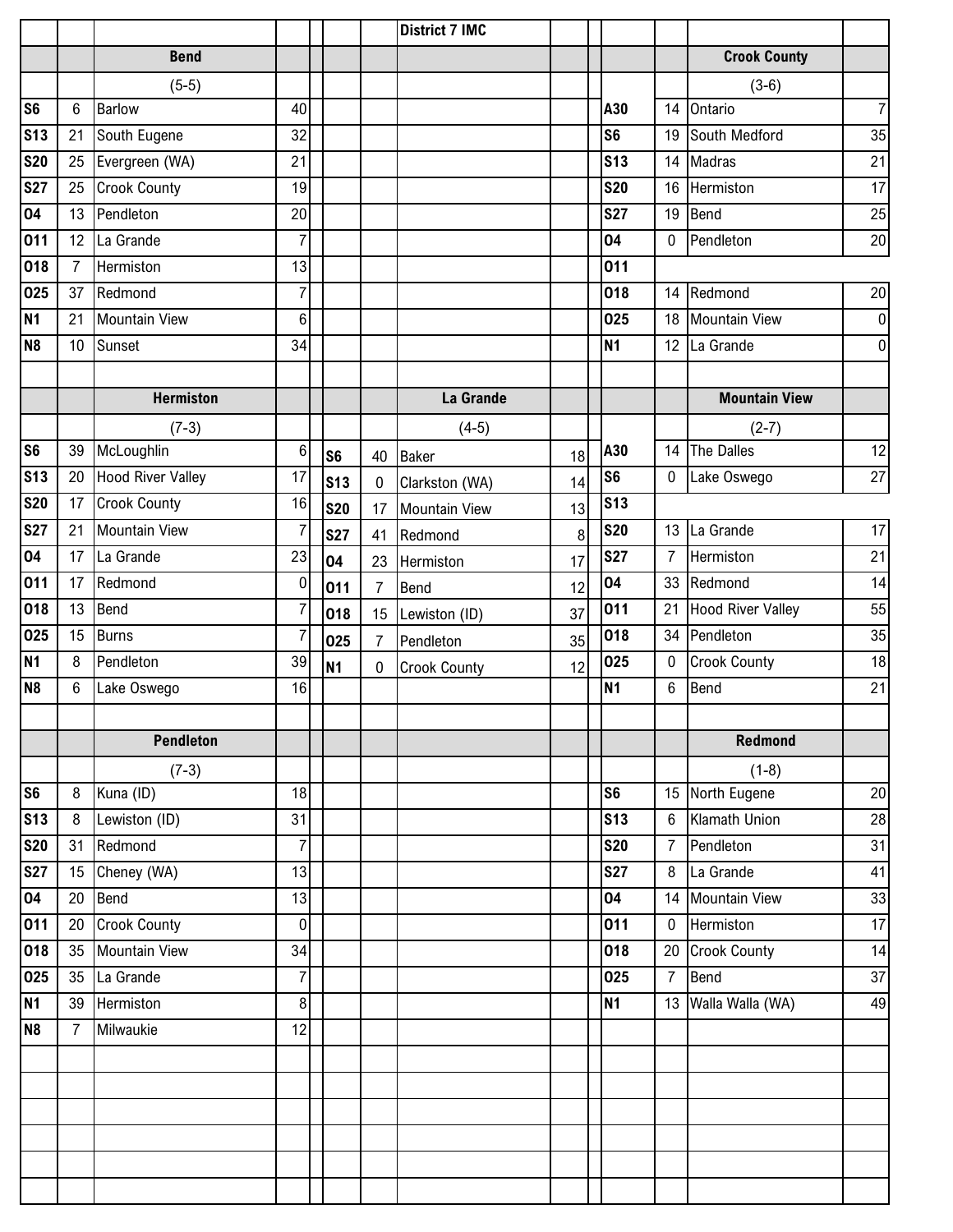|                |                |                        |                |                |                | <b>District 8 Valley</b> |                |                 |                |                        |                  |
|----------------|----------------|------------------------|----------------|----------------|----------------|--------------------------|----------------|-----------------|----------------|------------------------|------------------|
|                |                | <b>Corvallis</b>       |                |                |                |                          |                |                 |                | <b>Crescent Valley</b> |                  |
|                |                | $(5-4)$                |                |                |                |                          |                |                 |                | $(0-9)$                |                  |
| S <sub>6</sub> | 6              | McKay                  | 12             |                |                |                          |                | S <sub>6</sub>  | $\overline{0}$ | South Salem            | 52               |
| <b>S13</b>     | 25             | McNary                 | 13             |                |                |                          |                | S <sub>13</sub> | 0              | McKay                  | 23               |
| <b>S20</b>     | 28             | South Albany           | 14             |                |                |                          |                | <b>S20</b>      | 15             | <b>West Albany</b>     | 34               |
| <b>S27</b>     | 14             | North Salem            | 23             |                |                |                          |                | <b>S27</b>      | $\overline{0}$ | Sprague                | 16               |
| 04             | 0              | South Salem            | 28             |                |                |                          |                | 04              | 0              | Lebanon                | 46               |
| 011            | 54             | <b>Crescent Valley</b> | $\bf{0}$       |                |                |                          |                | 011             | $\overline{0}$ | Corvallis              | 54               |
| 018            | 23             | <b>West Albany</b>     | $\mathbf 0$    |                |                |                          |                | 018             | $\Omega$       | McNary                 | 46               |
| 025            | 40             | Sprague                | 12             |                |                |                          |                | 025             | 0              | South Albany           | 34               |
| <b>N1</b>      | 25             | Lebanon                | 27             |                |                |                          |                | <b>N1</b>       | 6              | North Salem            | 40               |
|                |                |                        |                |                |                |                          |                |                 |                |                        |                  |
|                |                |                        |                |                |                |                          |                |                 |                |                        |                  |
|                |                | Lebanon                |                |                |                | <b>McKay</b>             |                |                 |                | <b>McNary</b>          |                  |
|                |                | $(4-5)$                |                |                |                | $(5-5)$                  |                |                 |                | $(8-3)$                |                  |
| S <sub>6</sub> | 8              | <b>McNary</b>          | 15             | S <sub>6</sub> | 12             | Corvallis                | 6              | S <sub>6</sub>  | 15             | Lebanon                | $\, 8$           |
| <b>S13</b>     | 27             | South Albany           | 12             | <b>S13</b>     | 23             | <b>Crescent Valley</b>   | $\mathbf 0$    | <b>S13</b>      | 13             | Corvallis              | 25               |
| <b>S20</b>     | 31             | North Salem            | 40             | <b>S20</b>     | $\overline{7}$ | McNary                   | 10             | <b>S20</b>      | 10             | McKay                  | $\overline{7}$   |
| <b>S27</b>     | $\mathbf 0$    | South Salem            | 42             | <b>S27</b>     | 38             | <b>West Albany</b>       | 10             | <b>S27</b>      | 35             | South Albany           | $\pmb{0}$        |
| 04             | 47             | <b>Crescent Valley</b> | $\bf{0}$       | 04             | 50             | South Albany             | $\overline{7}$ | 04              | $\overline{7}$ | North Salem            | $\overline{0}$   |
| 011            | $\overline{7}$ | <b>West Albany</b>     | 10             | 011            | 19             | Sprague                  | 20             | 011             | 14             | South Salem            | 21               |
| 018            | 20             | Sprague                | 28             | 018            | 13             | North Salem              | 10             | 018             | 46             | <b>Crescent Valley</b> | $\overline{0}$   |
| 025            | 13             | McKay                  | $\bf{0}$       | 025            | 0              | Lebanon                  | 13             | 025             | 30             | <b>West Albany</b>     | 20               |
| <b>N1</b>      | 27             | Corvallis              | 25             | <b>N1</b>      | 14             | South Salem              | 35             | <b>N1</b>       | 30             | Sprague                | 14               |
|                |                |                        |                | N <sub>8</sub> | 29             | South Medford            | 32             | N <sub>8</sub>  | 26             | Benson                 | $20\,$           |
|                |                |                        |                |                |                |                          |                | N <sub>15</sub> | $\overline{7}$ | Tigard                 | 14               |
|                |                |                        |                |                |                |                          |                |                 |                |                        |                  |
|                |                | <b>North Salem</b>     |                |                |                | <b>South Albany</b>      |                |                 |                | <b>South Salem</b>     |                  |
|                |                | $(6-4)$                |                |                |                | $(2-7)$                  |                |                 |                | $(13-1)$               |                  |
| S <sub>6</sub> | 10             | <b>West Albany</b>     | $\,6$          | S <sub>6</sub> | 6              | Sprague                  | 14             | S <sub>6</sub>  | 52             | <b>Crescent Valley</b> | $\,6$            |
| <b>S13</b>     | 44             | Sprague                | 21             | <b>S13</b>     | 12             | Lebanon                  | 27             | <b>S13</b>      | 42             | <b>West Albany</b>     | 26               |
| <b>S20</b>     | 40             | Lebanon                | 31             | <b>S20</b>     | 14             | Corvallis                | 28             | <b>S20</b>      | 52             | Sprague                | $\overline{0}$   |
| <b>S27</b>     | 23             | Corvallis              | 14             | <b>S27</b>     | 0              | McNary                   | 35             | <b>S27</b>      | 42             | Lebanon                | $\overline{0}$   |
| 04             | $\mathbf 0$    | McNary                 | $\overline{7}$ | 04             | 7              | McKay                    | 50             | 04              | 28             | Corvallis              | $\overline{0}$   |
| 011            | 48             | South Albany           | 15             | 011            | 15             | North Salem              | 48             | 011             | 21             | McNary                 | 14               |
| 018            | 10             | McKay                  | 13             | 018            | 12             | South Salem              | 37             | 018             | 37             | South Albany           | 12               |
| 025            | $6\phantom{a}$ | South Salem            | 28             | 025            | 34             | <b>Crescent Valley</b>   | $\mathbf 0$    | 025             | 28             | North Salem            | $6 \overline{6}$ |
| <b>N1</b>      | 40             | <b>Crescent Valley</b> | $\,6$          | <b>N1</b>      | 19             | <b>West Albany</b>       | 18             | <b>N1</b>       |                | 35 McKay               | 14               |
| N <sub>8</sub> | 35             | Barlow                 | 36             |                |                |                          |                | N <sub>8</sub>  | 41             | Marshall               | $\overline{0}$   |
|                |                |                        |                |                |                |                          |                | <b>N15</b>      |                | 14 Sunset              | $\overline{3}$   |
|                |                |                        |                |                |                |                          |                | <b>N22</b>      | 20             | Marshfield             | 19               |
|                |                |                        |                |                |                |                          |                | <b>N29</b>      | 14             | Lake Oswego            | $\pmb{0}$        |
|                |                |                        |                |                |                |                          |                | D <sub>6</sub>  | $\overline{0}$ | Ashland                | 28               |
|                |                |                        |                |                |                |                          |                |                 |                |                        |                  |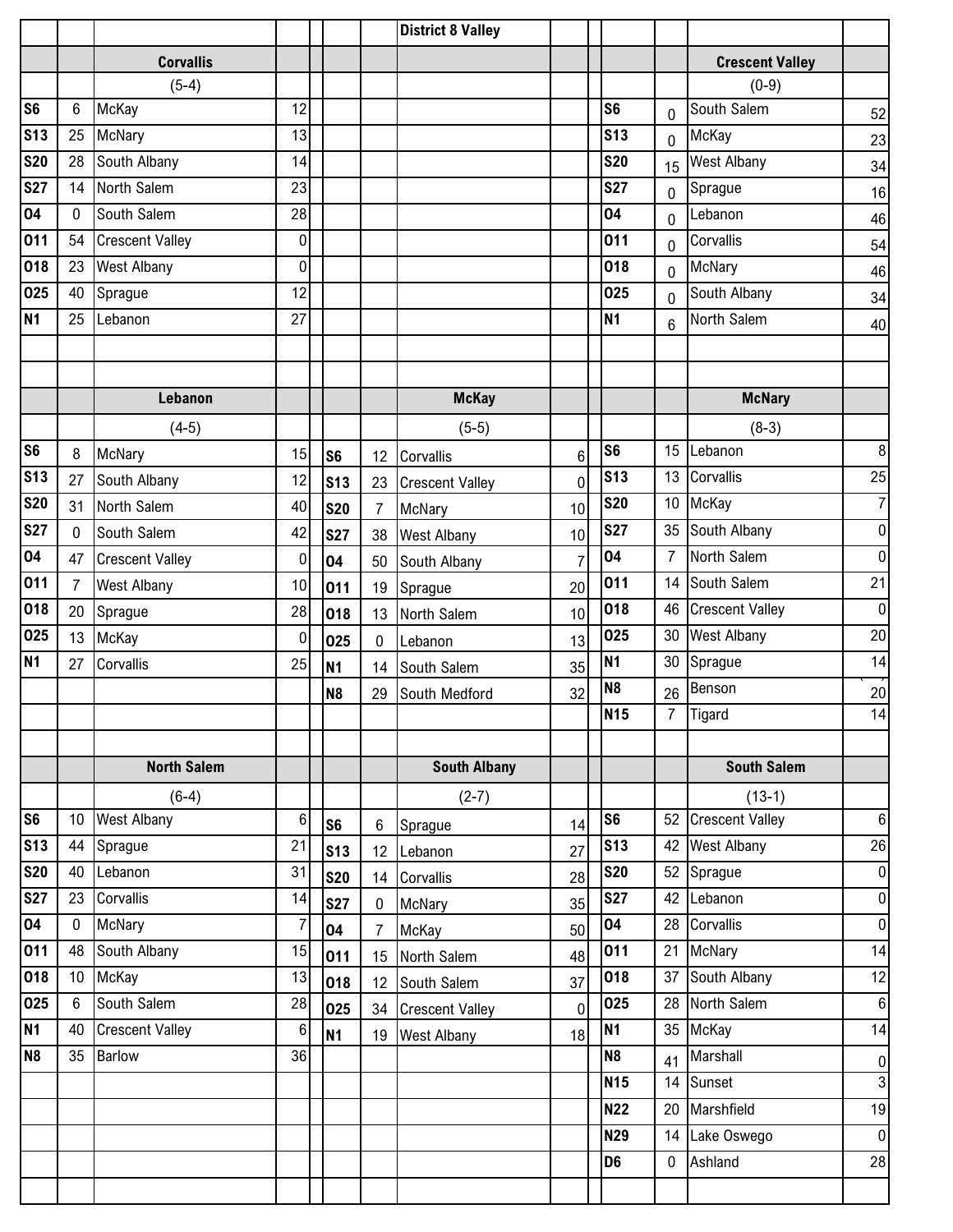|                          |                | <b>Sprague</b>                              |                |                |             |                      |                  |                |                  | <b>West Albany</b>     |                |
|--------------------------|----------------|---------------------------------------------|----------------|----------------|-------------|----------------------|------------------|----------------|------------------|------------------------|----------------|
|                          |                | $(4-5)$                                     |                |                |             |                      |                  |                |                  | $(3-6)$                |                |
| S6                       | 14             | South Albany                                | $6\phantom{.}$ |                |             |                      |                  | S <sub>6</sub> | 6                | North Salem            | 10             |
| S <sub>13</sub>          | 21             | North Salem                                 | 44             |                |             |                      |                  | <b>S13</b>     | 27               | South Salem            | 42             |
| $\overline{\text{S}}$ 20 | $\mathbf 0$    | South Salem                                 | 52             |                |             |                      |                  | <b>S20</b>     | 34               | <b>Crescent Valley</b> | 15             |
| <b>S27</b>               | 16             | <b>Crescent Valley</b>                      | $\overline{0}$ |                |             |                      |                  | <b>S27</b>     | 10               | McKay                  | 38             |
| 04                       | $6\phantom{1}$ | <b>West Albany</b>                          | 14             |                |             |                      |                  | 04             | 14               | Sprague                | 6 <sup>1</sup> |
| $\overline{0}11$         | 20             | McKay                                       | 19             |                |             |                      |                  | 011            | 10 <sup>10</sup> | Lebanon                | 7              |
| 018                      | 28             | Lebanon                                     | 20             |                |             |                      |                  | 018            | 0                | Corvallis              | 23             |
| 025                      | 12             | Corvallis                                   | 40             |                |             |                      |                  | 025            | 20               | McNary                 | 30             |
| N <sub>1</sub>           | 14             | McNary                                      | 30             |                |             |                      |                  | <b>N1</b>      | 18               | South Albany           | 19             |
|                          |                |                                             |                |                |             |                      |                  |                |                  |                        |                |
|                          |                |                                             |                |                |             |                      |                  |                |                  |                        |                |
|                          |                |                                             |                |                |             |                      |                  |                |                  |                        |                |
|                          |                | 1991 Class 3A Football Schedules and Scores |                |                |             |                      |                  |                |                  |                        |                |
|                          |                | <b>District 1</b>                           |                |                |             | <b>Cowapa League</b> |                  |                |                  |                        |                |
|                          |                | <b>Astoria</b>                              |                |                |             |                      |                  |                |                  | <b>Clatskanie</b>      |                |
|                          |                | $(3-6)$                                     |                |                |             |                      |                  |                |                  | $(4-5)$                |                |
| <b>S6</b>                | 37             | Stayton                                     | 6              |                |             |                      |                  | S <sub>6</sub> | 12 <sup>°</sup>  | Estacada               | 34             |
| <b>S13</b>               | 8              | Taft                                        | 15             |                |             |                      |                  | <b>S13</b>     | 24               | Knappa                 | 14             |
| <b>S20</b>               | 33             | Seaside                                     | 0              |                |             |                      |                  | <b>S20</b>     | 15               | Scappoose              | 35             |
| <b>S27</b>               | 6              | st. Helens                                  | 54             |                |             |                      |                  | <b>S27</b>     | 6                | Tillamook              | $\overline{0}$ |
| 04                       | 16             | Clatskanie                                  | 6              |                |             |                      |                  | 04             | 6                | Astoria                | 16             |
| 011                      | 19             | Scappoose                                   | 21             |                |             |                      |                  | 011            | 21               | Rainier                | 26             |
| 018                      | 6              | Tillamook                                   | 13             |                |             |                      |                  | 018            | 35               | Seaside                | 14             |
| 025                      | 6              | Gladstone                                   | $\overline{7}$ |                |             |                      |                  | 025            | 10 <sup>1</sup>  | St. Helens             | 47             |
| N <sub>1</sub>           | $8\phantom{.}$ | Rainier                                     | 19             |                |             |                      |                  | <b>N1</b>      |                  | 17 Banks               | 6              |
|                          |                |                                             |                |                |             |                      |                  |                |                  |                        |                |
|                          |                |                                             |                |                |             |                      |                  |                |                  |                        |                |
|                          |                | Rainier                                     |                |                |             | <b>St. Helens</b>    |                  |                |                  | <b>Scappoose</b>       |                |
|                          |                | $(5-5)$                                     |                |                |             | $(9-1)$              |                  |                |                  | $(7-2)$                |                |
| S6                       | 0              | Silverton                                   | 28             | S <sub>6</sub> | 27          | Cascade              | 13               | S <sub>6</sub> | 35               | <b>The Dalles</b>      | 12             |
| S <sub>13</sub>          | 14             | Yamhill-Carlton                             | $6\phantom{1}$ | <b>S13</b>     | 35          | <b>Dallas</b>        | 11               | <b>S13</b>     |                  | 35 La Salle            | 6              |
| <b>S20</b>               | $\mathbf 0$    | The Dalles                                  | 30             | <b>S20</b>     | 46          | Tillamook            | $\boldsymbol{0}$ | <b>S20</b>     | 35               | Clatskanie             | 15             |
| $\overline{\text{S}}$ 27 | 29             | Seaside                                     | 15             | <b>S27</b>     | 54          | Astoria              | 6                | <b>S27</b>     | 48               | Estacada               | 13             |
| 04                       | $\overline{7}$ | St. Helens                                  | 35             | 04             | 35          | Rainier              | $\overline{7}$   | 04             | 47               | Tillamook              | 17             |
| 011                      | 26             | Clatskanie                                  | 21             | 011            | 53          | Seaside              | 9                | 011            | 21               | Astoria                | 19             |
| 018                      | 13             | Scappoose                                   | $\overline{7}$ | 018            | 47          | Clatskanie           | 10               | 018            | 7                | Rainier                | 13             |
| 025                      | $6\phantom{1}$ | Tillamook                                   | 13             | 025            | 46          | Scappoose            | 12               | 025            | 60               | Seaside                | 12             |
| N <sub>1</sub>           | 19             | Astoria                                     | 8              | <b>N1</b>      | 28          | Douglas              | 16               | N <sub>1</sub> | 12 <sup>°</sup>  | St. Helens             | 46             |
| N <sub>8</sub>           | $\overline{7}$ | Philomath                                   | 22             | N <sub>8</sub> | $\mathbf 0$ | Silverton            | 13               |                |                  |                        |                |
|                          |                |                                             |                |                |             |                      |                  |                |                  |                        |                |
|                          |                |                                             |                |                |             |                      |                  |                |                  |                        |                |
|                          |                |                                             |                |                |             |                      |                  |                |                  |                        |                |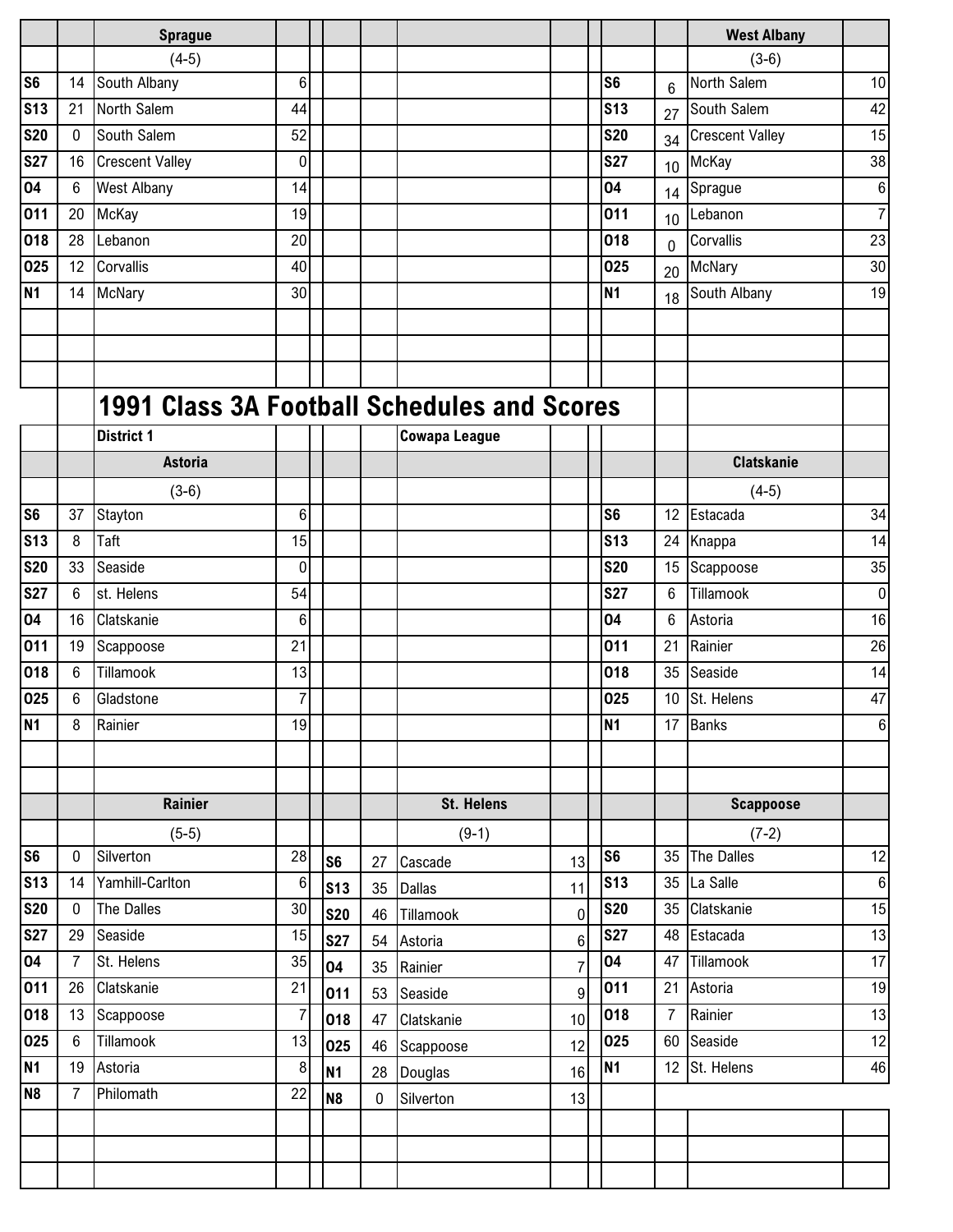|                |                | <b>Seaside</b>           |                |                 |    |                   |                |                |                | <b>Tillamook</b>         |                |
|----------------|----------------|--------------------------|----------------|-----------------|----|-------------------|----------------|----------------|----------------|--------------------------|----------------|
|                |                | $(2-7)$                  |                |                 |    |                   |                |                |                | $(3-6)$                  |                |
| A30            | 12             | Madras                   | 29             |                 |    |                   |                | S <sub>6</sub> | 9              | Philomath                | 13             |
| <b>S6</b>      | 41             | Amity                    | 6              |                 |    |                   |                | <b>S13</b>     | 9              | Silverton                | 19             |
| <b>S13</b>     |                |                          |                |                 |    |                   |                | <b>S20</b>     | $\mathbf 0$    | St. Helens               | 46             |
| <b>S20</b>     | $\pmb{0}$      | Astoria                  | 33             |                 |    |                   |                | <b>S27</b>     | $\mathbf 0$    | Clatskanie               | $6 \mid$       |
| <b>S27</b>     | 15             | Rainier                  | 29             |                 |    |                   |                | 04             | 17             | Scappoose                | 47             |
| 04             | $\overline{7}$ | Sherwood                 | 48             |                 |    |                   |                | 011            | $\overline{7}$ | LaSalle                  | 0              |
| 011            | $9\,$          | St. Helens               | 53             |                 |    |                   |                | 018            | 13             | Astoria                  | 7              |
| 018            | 14             | Clatskanie               | 35             |                 |    |                   |                | 025            | 13             | Rainier                  | $6 \mid$       |
| 025            | 12             | Scappoose                | 60             |                 |    |                   |                | <b>N1</b>      |                | 12 Seaside               | 13             |
| <b>N1</b>      | 13             | Tillamook                | 12             |                 |    |                   |                |                |                |                          |                |
|                |                |                          |                |                 |    |                   |                |                |                |                          |                |
|                |                | <b>District 2</b>        |                |                 |    | <b>Tri-Valley</b> |                |                |                |                          |                |
|                |                | <b>Banks</b>             |                |                 |    | <b>Estacada</b>   |                |                |                | <b>Gladstone</b>         |                |
|                |                | $(2-7)$                  |                |                 |    | $(6-3)$           |                |                |                | $(4-4)$                  |                |
| S <sub>6</sub> | $\pmb{0}$      | Yamhill-Carlton          | 20             | S <sub>6</sub>  | 34 | Clatskanie        | 12             | S <sub>6</sub> | 40             | Molalla                  | 0              |
| <b>S13</b>     | 27             | Stayton                  | 12             | S <sub>13</sub> | 48 | North Marion      | $\overline{6}$ | <b>S13</b>     | 33             | Woodburn                 | 39             |
| <b>S20</b>     | 27             | La Salle                 | $\overline{7}$ | <b>S20</b>      | 24 | Enterprise        | 30             | <b>S20</b>     | 13             | Sherwood                 | 58             |
| <b>S27</b>     | 8              | The Dalles               | 14             | <b>S27</b>      | 13 | Scappoose         | 48             | <b>S27</b>     | 28             | La Salle                 | 16             |
| 04             | 14             | Newport                  | 33             | 04              | 42 | Camas (WA)        | 14             | 04             | 22             | The Dalles               | 29             |
| 011            | 12             | Gladstone                | 19             | 011             | 35 | Waldport          | 26             | 011            | 19             | <b>Banks</b>             | 12             |
| 018            | $\overline{7}$ | Sherwood                 | 58             | 018             | 60 | Toledo            | 6              | 018            | 39             | <b>Hood River Valley</b> | 72             |
| 025            | $\mathbf 0$    | <b>Hood River Valley</b> | 28             | 025             | 27 | Harrisburg        | $\overline{0}$ | 025            | $\overline{7}$ | Astoria                  | 6              |
| <b>N1</b>      | 6              | Clatskanie               | 17             | <b>N1</b>       | 26 | Newport           | 33             | <b>N1</b>      |                |                          |                |
|                |                |                          |                |                 |    |                   |                |                |                |                          |                |
|                |                |                          |                |                 |    | independent       |                |                |                |                          |                |
|                |                |                          |                |                 |    |                   |                |                |                |                          |                |
|                |                | <b>Hood River Valley</b> |                |                 |    |                   |                |                |                | La Salle                 |                |
|                |                | $(9-3)$                  |                |                 |    |                   |                |                |                | $(0-8)$                  |                |
| S <sub>6</sub> | 35             | Madras                   | $\,8\,$        |                 |    |                   |                | S <sub>6</sub> | 8              | Woodburn                 | 26             |
| <b>S13</b>     | 17             | Hermiston                | 20             |                 |    |                   |                | <b>S13</b>     | 6              | Scappoose                | 35             |
| <b>S20</b>     | 42             | Central                  | 14             |                 |    |                   |                | <b>S20</b>     | $\overline{7}$ | <b>Banks</b>             | 27             |
| <b>S27</b>     | 31             | Sherwood                 | 41             |                 |    |                   |                | <b>S27</b>     |                | 16 Gladstone             | 28             |
| 04             | 41             | La Salle                 | $\mathbf 0$    |                 |    |                   |                | 04             | $\mathbf 0$    | <b>Hood River Valley</b> | 41             |
| 011            | 55             | <b>Mountain View</b>     | 21             |                 |    |                   |                | 011            | $\mathbf 0$    | Tillamook                | $\overline{7}$ |
| 018            | 62             | Gladstone                | 39             |                 |    |                   |                | 018            |                | 14 The Dalles            | 19             |
| 025            | 28             | Banks                    | $\mathbf 0$    |                 |    |                   |                | 025            | 8              | Sherwood                 | 44             |
| <b>N1</b>      | 45             | The Dalles               | $\overline{0}$ |                 |    |                   |                | <b>N1</b>      |                |                          |                |
| N <sub>8</sub> | 34             | Elmira                   | 26             |                 |    |                   |                |                |                |                          |                |
| <b>N15</b>     | 17             | Henley                   | $6\phantom{a}$ |                 |    |                   |                |                |                |                          |                |
| <b>N22</b>     | 14             | Silverton                | 29             |                 |    |                   |                |                |                |                          |                |
|                |                |                          |                |                 |    |                   |                |                |                |                          |                |
|                |                |                          |                |                 |    |                   |                |                |                |                          |                |
|                |                |                          |                |                 |    |                   |                |                |                |                          |                |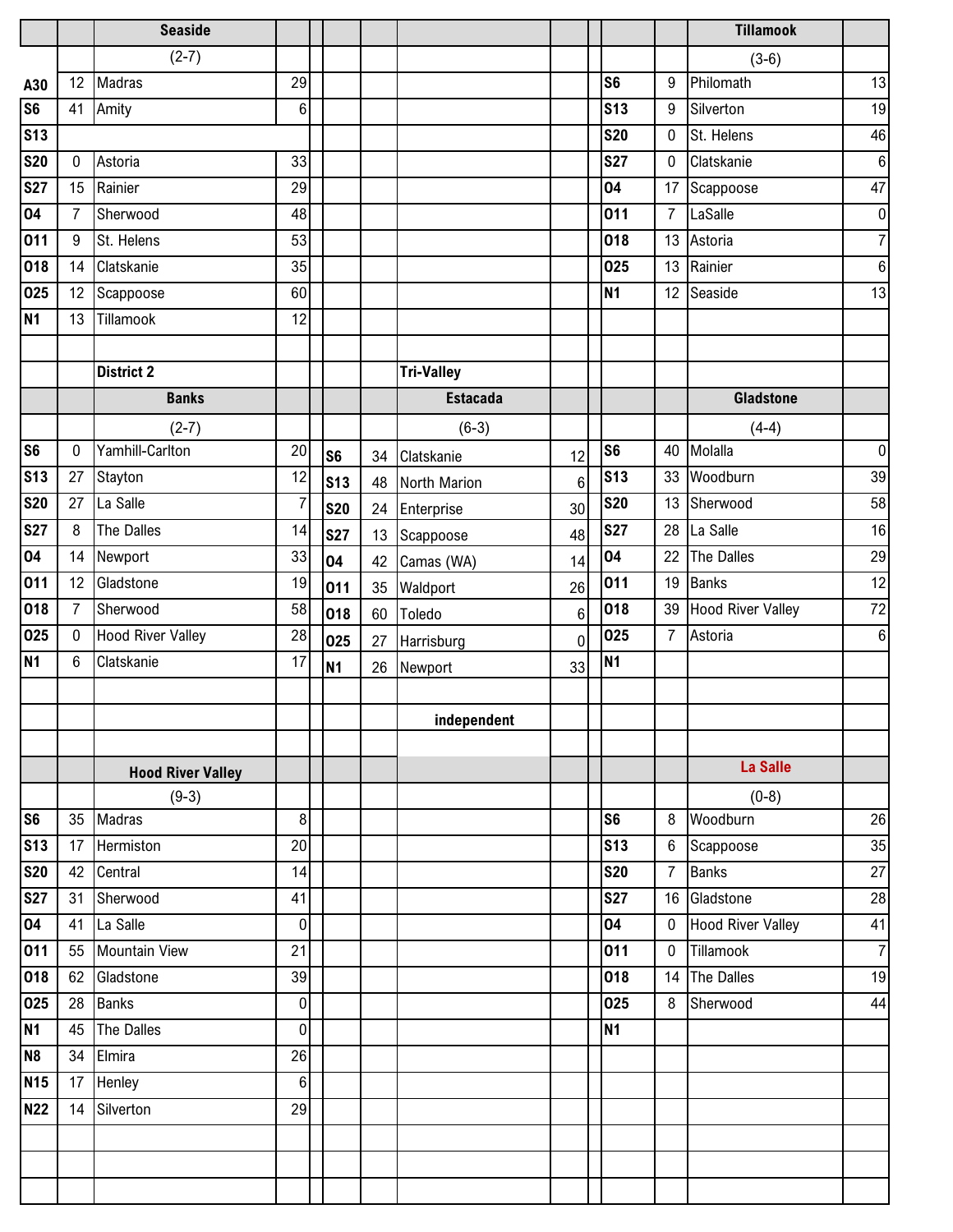|                |                    | Sherwood                 |                  |                |    |                            |                  |                |                  | <b>The Dalles</b>                   |                      |
|----------------|--------------------|--------------------------|------------------|----------------|----|----------------------------|------------------|----------------|------------------|-------------------------------------|----------------------|
|                |                    | $(10-1)$                 |                  |                |    |                            |                  |                |                  | $(5-4)$                             |                      |
| S <sub>6</sub> | 38                 | North Marion             | $\boldsymbol{0}$ |                |    |                            |                  | A30            | 12               | Mountain View                       | 14                   |
| <b>S13</b>     | 55                 | Molalla                  | 7                |                |    |                            |                  | S <sub>6</sub> |                  | 12 Scappoose                        | 35                   |
| <b>S20</b>     | 58                 | Gladstone                | 13               |                |    |                            |                  | <b>S13</b>     |                  | 36 Riverside                        | 0                    |
| <b>S27</b>     | 41                 | <b>Hood River Valley</b> | 31               |                |    |                            |                  | <b>S20</b>     |                  | 30 Rainier                          | $\overline{0}$       |
| 04             | 48                 | Seaside                  | $\overline{7}$   |                |    |                            |                  | <b>S27</b>     | 14               | <b>Banks</b>                        | $\bf 8$              |
| 011            | 36                 | The Dalles               | 21               |                |    |                            |                  | 04             | 29               | Gladstone                           | 22                   |
| 018            | 58                 | <b>Banks</b>             | $\overline{7}$   |                |    |                            |                  | 011            | 21               | Sherwood                            | 36                   |
| 025            | 44                 | La Salle                 | 8                |                |    |                            |                  | 018            |                  | 19 La Salle                         | 14                   |
| <b>N1</b>      | 40                 | Sutherlin                | $\mathbf 0$      |                |    |                            |                  | 025            | $\mathbf 0$      | <b>Hood River Valley</b>            | 45                   |
| N <sub>8</sub> | 34                 | <b>Burns</b>             | 10               |                |    |                            |                  | <b>N1</b>      |                  |                                     |                      |
| <b>N15</b>     | 34                 | Bandon                   | 58               |                |    |                            |                  |                |                  |                                     |                      |
|                |                    |                          |                  |                |    |                            |                  |                |                  |                                     |                      |
|                |                    |                          |                  |                |    |                            |                  |                |                  |                                     |                      |
|                |                    |                          |                  |                |    | <b>District 3 Far West</b> |                  |                |                  |                                     |                      |
|                |                    | <b>Bandon</b>            |                  |                |    | <b>Brookings-Harbor</b>    |                  |                |                  | Coquille                            |                      |
|                |                    | $(11-2)$                 |                  |                |    | $(6-3)$                    |                  |                |                  | $(5-4)$                             |                      |
| S <sub>6</sub> | 9                  | Vancouver (BC) (ot)      | 9                | A30            | 45 | Rogue River                | $\boldsymbol{0}$ | S <sub>6</sub> | 12               | <b>Oakland</b>                      | $\overline{0}$       |
| <b>S13</b>     | 60                 | Del Norte (CA)           | 18               | S <sub>6</sub> | 33 | <b>Illinois Valley</b>     | 13               | <b>S13</b>     | 20               | <b>Cottage Grove</b>                | 8                    |
| <b>S20</b>     | 50                 | Brookings-Harbor         | $\boldsymbol{0}$ | <b>S13</b>     |    |                            |                  | <b>S20</b>     | 21               | Gold Beach                          | $\overline{0}$       |
| <b>S27</b>     | 70                 | <b>Gold Beach</b>        | $\,6$            | <b>S20</b>     | 0  | Bandon                     | 50               | <b>S27</b>     | 32               | <b>Myrtle Point</b>                 | 10                   |
| 04             | 42                 | Douglas                  | 30               | <b>S27</b>     | 19 | Siuslaw (2 ot)             | 18               | 04             | 6                | Siuslaw                             | 14                   |
| 011            | 54                 | Myrtle point             | 0                | 04             | 0  | Gold Beach                 | 28               | 011            |                  | 14 Brookings-Harbor                 | 41                   |
| 018            | 54                 | Reedsport                | $6\phantom{1}6$  | 011            | 41 | Coquille                   | 14               | 018            | $\overline{7}$   | Douglas                             | 50                   |
| 025            | 70                 | Coquille                 | 12               | 018            | 38 | Myrtle Point               | $\boldsymbol{0}$ | 025            | 12               | Bandon                              | 70                   |
| <b>N1</b>      | 32                 | Siuslaw                  | 28               | 025            | 8  | Reedsport                  | $\overline{0}$   | N <sub>1</sub> |                  | 18 Reedsport                        | 16                   |
| <b>N8</b>      | 54                 | North Valley             | $\boldsymbol{6}$ | <b>N1</b>      | 19 | Douglas                    | 43               |                |                  |                                     |                      |
| <b>N15</b>     | 22                 | Philomath                | $\overline{6}$   |                |    |                            |                  |                |                  |                                     |                      |
| <b>N22</b>     | 58                 | Sherwood                 | 34               |                |    |                            |                  |                |                  |                                     |                      |
| <b>N29</b>     | 36                 | Silverton                | 43               |                |    |                            |                  |                |                  |                                     |                      |
|                |                    |                          |                  |                |    |                            |                  |                |                  |                                     |                      |
|                |                    | <b>Douglas</b>           |                  |                |    |                            |                  |                |                  | <b>Gold Beach</b>                   |                      |
|                |                    | $(8-2)$                  |                  |                |    |                            |                  |                |                  | $(4-5)$                             |                      |
| S <sub>6</sub> | 42                 | Sutherlin                | 12               |                |    |                            |                  | S <sub>6</sub> |                  | 34 Rogue River                      | 16                   |
| <b>S13</b>     | 29                 | Glide                    | $\boldsymbol{6}$ |                |    |                            |                  | <b>S13</b>     | 32 <sub>1</sub>  | <b>Illinois Valley</b>              | 13                   |
| <b>S20</b>     | $\mathbf{1}$<br>35 | Myrtle Point (forfeit)   | 0<br>$\mathbf 0$ |                |    |                            |                  | <b>S20</b>     | $\mathbf 0$<br>6 | Coquille<br>Bandon                  | 21                   |
| <b>S27</b>     |                    | Reedsport                | 42               |                |    |                            |                  | <b>S27</b>     |                  |                                     | 70                   |
| 04<br>011      | 30<br>22           | Bandon<br>Siuslaw        | $\pmb{0}$        |                |    |                            |                  | 04<br>011      |                  | 28 Brookings-Harbor<br>15 Reedsport | $\overline{0}$<br>24 |
| 018            | 50                 | Coquille                 | $6\phantom{.}$   |                |    |                            |                  | 018            | $\mathbf 0$      | Siuslaw                             | 28                   |
| 025            | 20                 | <b>Gold Beach</b>        | $6\phantom{.}$   |                |    |                            |                  | 025            | 6 <sup>1</sup>   | Douglas                             | 20                   |
| <b>N1</b>      | 43                 | Brookings-Harbor         | 19               |                |    |                            |                  | <b>N1</b>      |                  | 37 Myrtle Point                     | $\overline{0}$       |
| N <sub>8</sub> | 16                 | St. Helens               | 28               |                |    |                            |                  |                |                  |                                     |                      |
|                |                    |                          |                  |                |    |                            |                  |                |                  |                                     |                      |
|                |                    |                          |                  |                |    |                            |                  |                |                  |                                     |                      |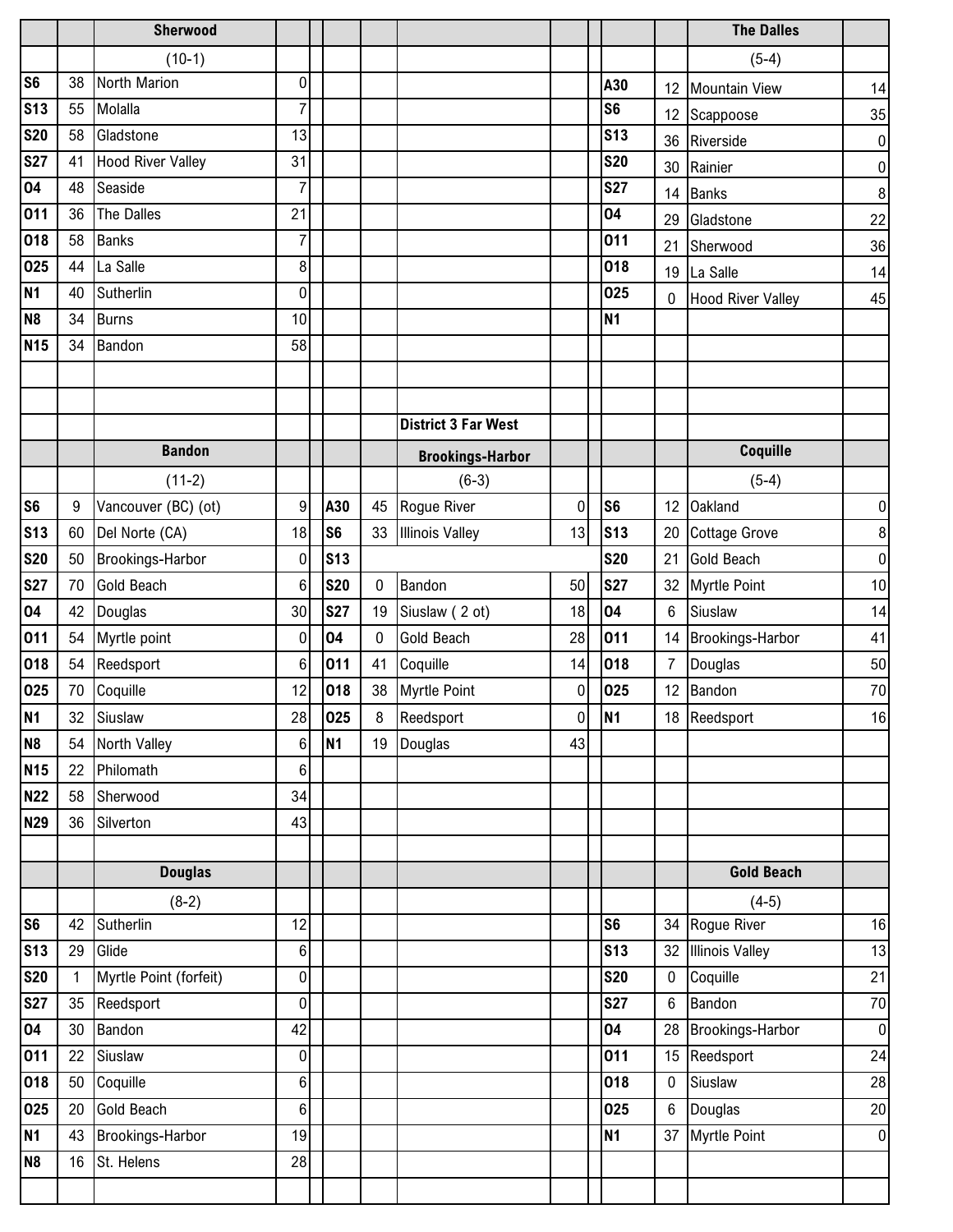|                |                 | <b>Myrtle Point</b>      |                  |                |                 | <b>Reedsport</b>         |              |                |                 | <b>Siuslaw</b>          |                  |
|----------------|-----------------|--------------------------|------------------|----------------|-----------------|--------------------------|--------------|----------------|-----------------|-------------------------|------------------|
|                |                 | $(0-9)$                  |                  |                |                 | $(4-5)$                  |              |                |                 | $(6-3)$                 |                  |
| S <sub>6</sub> | 0               | Glide                    | 30               | S <sub>6</sub> | 15              | Newport                  | 6            | S <sub>6</sub> | 33              | <b>Pleasant Hill</b>    | 27               |
| <b>S13</b>     | 7               | Waldport                 | 46               | <b>S13</b>     | 34              | Sutherlin                | 20           | <b>S13</b>     | 20              | Newport                 | $\overline{0}$   |
| <b>S20</b>     | $\mathbf 0$     | Douglas (Forf.)          | $\mathbf{1}$     | <b>S20</b>     | $\mathbf 0$     | Siuslaw                  | 26           | <b>S20</b>     | 26              | Reedsport               | $\overline{0}$   |
| <b>S27</b>     | 10 <sup>1</sup> | Coquille                 | 32               | <b>S27</b>     | $\mathbf 0$     | Douglas                  | 35           | <b>S27</b>     | 18              | Brookings-Harbor (2 ot) | 19               |
| 04             | $\mathbf 0$     | Reedsport                | 39               | 04             | 39              | <b>Myrtle Point</b>      | $\mathbf{0}$ | 04             | 14              | Coquille                | $6 \overline{6}$ |
| 011            | $\mathbf 0$     | Bandon                   | 54               | 011            | 24              | <b>Gold Beach</b>        | 15           | 011            | 0               | Douglas                 | 22               |
| 018            | 0               | Brookings-Harbor         | 38               | 018            | $6\phantom{.0}$ | Bandon                   | 54           | 018            | 28              | <b>Gold Beach</b>       | $\overline{0}$   |
| 025            | 0               | Siuslaw                  | 33               | 025            | $\mathbf 0$     | Brookings-Harbor         | 8            | 025            | 33              | <b>Myrtle Point</b>     | $\overline{0}$   |
| <b>N1</b>      | $\mathbf 0$     | <b>Gold Beach</b>        | 37               | N1             | 16              | Coquille                 | 18           | <b>N1</b>      | 28              | Bandon                  | 32               |
|                |                 |                          |                  |                |                 |                          |              |                |                 |                         |                  |
|                |                 |                          |                  |                |                 |                          |              |                |                 |                         |                  |
|                |                 |                          |                  |                |                 | <b>District 4 Val-Co</b> |              |                |                 |                         |                  |
|                |                 | <b>Central</b>           |                  |                |                 |                          |              |                |                 | <b>Newport</b>          |                  |
|                |                 | $(4-5)$                  |                  |                |                 |                          |              |                |                 | $(6-4)$                 |                  |
| S <sub>6</sub> | $\mathbf 0$     | <b>Dallas</b>            | 12               |                |                 |                          |              | S <sub>6</sub> | 6               | Reedsport               | 15               |
| <b>S13</b>     | 29              | <b>Sweet Home</b>        | 20               |                |                 |                          |              | <b>S13</b>     | 0               | Siuslaw                 | 20               |
| <b>S20</b>     | 14              | <b>Hood River Valley</b> | 42               |                |                 |                          |              | <b>S20</b>     | 27              | Toledo                  | $\overline{0}$   |
| <b>S27</b>     | 20              | Yamhill-Carlton          | 21               |                |                 |                          |              | <b>S27</b>     | 20              | Taft                    | $\overline{7}$   |
| 04             | 27              | Philomath                | 8                |                |                 |                          |              | 04             | 33              | <b>Banks</b>            | 14               |
| 011            | 42              | Toledo                   | $\mathbf 0$      |                |                 |                          |              | 011            | 20              | Yamhill-Carlton (ot)    | 19               |
| 018            | 20              | Yamhill-Carlton          | 19               |                |                 |                          |              | 018            | $\overline{7}$  | Philomath               | 31               |
| 025            | 6               | Newport                  | 22               |                |                 |                          |              | 025            | 22              | Central                 | $\boldsymbol{6}$ |
| <b>N1</b>      | 13              | Taft                     | 14               |                |                 |                          |              | <b>N1</b>      | 33              | Estacada                | 26               |
|                |                 |                          |                  |                |                 |                          |              | N <sub>8</sub> | 21              | Henley                  | 32               |
|                |                 |                          |                  |                |                 |                          |              |                |                 |                         |                  |
|                |                 |                          |                  |                |                 |                          |              |                |                 |                         |                  |
|                |                 | Philomath                |                  |                |                 | <b>Taft</b>              |              |                |                 | <b>Toledo</b>           |                  |
|                |                 | $(7-4)$                  |                  |                |                 | $(5-4)$                  |              |                |                 | $(0-8)$                 |                  |
| S <sub>6</sub> | 13              | Tillamook                | 9                | S <sub>6</sub> |                 | 14 Dayton                | 36           | S <sub>6</sub> | $6\phantom{.}$  | Elmira                  | 39               |
| <b>S13</b>     | 12              | Elmira                   | 26               | <b>S13</b>     | 15              | Astoria                  | 8            | <b>S13</b>     | 0               | Junction City           | 41               |
| <b>S20</b>     | 27              | Vancouver Col-BC         | 21               | <b>S20</b>     | $6\phantom{.0}$ | Yamhill-Carlton          | 26           | <b>S20</b>     | $\mathbf 0$     | Newport                 | 27               |
| <b>S27</b>     | 43              | Toledo                   | 12               | <b>S27</b>     | $\overline{7}$  | Newport                  | 20           | <b>S27</b>     |                 | 12 Philomath            | 43               |
| 04             | 8               | Central                  | 27               | 04             | 27              | Waldport                 | 14           | 04             | 6               | Yamhill-Carlton         | 42               |
| 011            | 14              | Taft                     | $\boldsymbol{0}$ | 011            | $\mathbf 0$     | Philomath                | 14           | 011            | $\mathbf 0$     | Central                 | 42               |
| 018            | 31              | Newport                  | $\overline{7}$   | 018            | 27              | Waldport                 | 22           | 018            |                 |                         |                  |
| 025            | 7               | Dayton                   | 20               | 025            | 28              | Toledo                   | 6            | 025            | 6               | Taft                    | 28               |
| <b>N1</b>      | 28              | Yamhill-Carlton          | $\,6$            | <b>N1</b>      |                 | 14 Central               | 13           | <b>N1</b>      | $6\phantom{.0}$ | Waldport                | 46               |
| N <sub>8</sub> | 22              | Rainier                  | $\overline{7}$   |                |                 |                          |              |                |                 |                         |                  |
| <b>N15</b>     | 6               | Bandon                   | 22               |                |                 |                          |              |                |                 |                         |                  |
|                |                 |                          |                  |                |                 |                          |              |                |                 |                         |                  |
|                |                 |                          |                  |                |                 |                          |              |                |                 |                         |                  |
|                |                 |                          |                  |                |                 |                          |              |                |                 |                         |                  |
|                |                 |                          |                  |                |                 |                          |              |                |                 |                         |                  |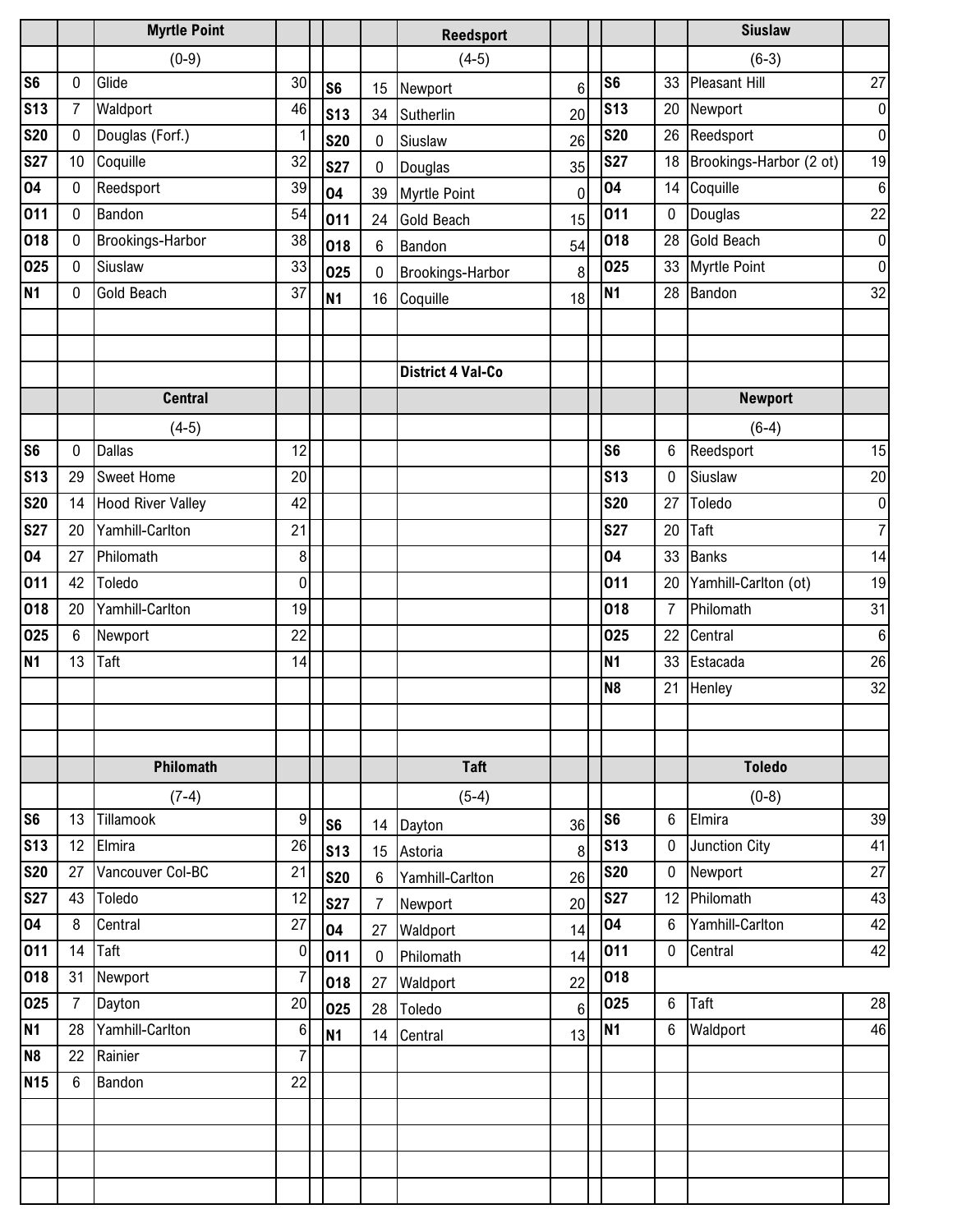|                |                  | <b>Waldport</b>      |                |                |                |                      |    |                 |                | <b>Yamhill-Carlton</b> |                  |
|----------------|------------------|----------------------|----------------|----------------|----------------|----------------------|----|-----------------|----------------|------------------------|------------------|
|                |                  | $(4-4)$              |                |                |                |                      |    |                 |                | $(5-4)$                |                  |
| S <sub>6</sub> | 16               | Gervais              | 15             |                |                |                      |    | S <sub>6</sub>  | 20             | <b>Banks</b>           | $\overline{0}$   |
| <b>S13</b>     | 46               | <b>Myrtle Point</b>  | $\overline{7}$ |                |                |                      |    | <b>S13</b>      | $6\phantom{.}$ | Rainier                | 14               |
| <b>S20</b>     | 39               | Rogue River          | 6              |                |                |                      |    | <b>S20</b>      | 26             | Taft                   | $\,6$            |
| <b>S27</b>     |                  |                      |                |                |                |                      |    | <b>S27</b>      | 21             | Central                | 20               |
| 04             | 14               | Taft                 | 27             |                |                |                      |    | 04              | 42             | Toledo                 | $6 \overline{6}$ |
| 011            | 26               | Estacada             | 35             |                |                |                      |    | 011             | 19             | Newport (ot)           | 20               |
| 018            | 22               | Taft                 | 27             |                |                |                      |    | 018             | 19             | Central                | 20               |
| 025            | $6\phantom{1}$   | Yamhill-Carlton      | 8              |                |                |                      |    | 025             | 8              | Waldport               | $\boldsymbol{6}$ |
| <b>N1</b>      | 46               | Toledo               | $6\phantom{1}$ |                |                |                      |    | <b>N1</b>       | $6\phantom{.}$ | Philomath              | 28               |
|                |                  | Independent          |                |                |                |                      |    |                 |                |                        |                  |
|                |                  |                      |                |                |                |                      |    |                 |                |                        |                  |
|                |                  |                      |                |                |                |                      |    |                 |                |                        |                  |
|                |                  |                      |                |                |                | District 5 Sky-Em    |    |                 |                |                        |                  |
|                |                  | <b>Cottage Grove</b> |                |                |                | <b>Creswell</b>      |    |                 |                | <b>Elmira</b>          |                  |
|                |                  | $(3-6)$              |                |                |                | $(1-8)$              |    |                 |                | $(9-1)$                |                  |
| S <sub>6</sub> | 27               | Salem Academy        | $\mathbf 0$    | S <sub>6</sub> | 27             | North Douglas        | 12 | S <sub>6</sub>  | 39             | Toledo                 | $\boldsymbol{6}$ |
| <b>S13</b>     | 8                | Coquille             | 20             | <b>S13</b>     | 8              | Glendale             | 36 | <b>S13</b>      | 26             | Philomath              | 12               |
| <b>S20</b>     | 12               | <b>Pleasant Hill</b> | 29             | <b>S20</b>     | 12             | Elmira               | 48 | <b>S20</b>      | 48             | Creswell               | 12               |
| <b>S27</b>     | $6\phantom{1}$   | Elmira               | 28             | <b>S27</b>     | 8              | Marist               | 36 | <b>S27</b>      | 28             | <b>Cottage Grove</b>   | $\,6\,$          |
| 04             | $\overline{7}$   | Junction City        | 20             | 04             | 21             | Sutherlin            | 41 | 04              | 35             | Marist                 | $\,6\,$          |
| 011            | $\pmb{0}$        | Marist               | $\overline{7}$ | 011            | $\overline{7}$ | <b>Pleasant Hill</b> | 36 | 011             | 39             | Sutherlin              | 32               |
| 018            | 16               | Glide                | $\,6$          | 018            | 13             | Junction City        | 42 | 018             | 29             | <b>Pleasant Hill</b>   | 22               |
| 025            | $\,6\,$          | Sutherlin            | 12             | 025            | $6\phantom{a}$ | Glide                | 12 | 025             | 13             | Junction City          | 12               |
| <b>N1</b>      | 21               | Creswell             | 8              | <b>N1</b>      | 8              | <b>Cottage Grove</b> | 21 | N <sub>1</sub>  | 48             | Glide                  | 9                |
|                |                  |                      |                |                |                |                      |    | N <sub>8</sub>  |                | 26 Hood River Valley   | 34               |
|                |                  |                      |                |                |                |                      |    |                 |                |                        |                  |
|                |                  |                      |                |                |                |                      |    |                 |                |                        |                  |
|                |                  | Glide                |                |                |                |                      |    |                 |                | <b>Junction City</b>   |                  |
|                |                  | $(3-6)$              |                |                |                |                      |    |                 |                | $(7-2)$                |                  |
| S6             | 30               | Myrtle Point         | $\mathbf 0$    |                |                |                      |    | S <sub>6</sub>  | 25             | <b>Sweet Home</b>      | $\bf 8$          |
| <b>S13</b>     | $6\,$            | Douglas              | 29             |                |                |                      |    | S <sub>13</sub> | 41             | Toledo                 | $\overline{0}$   |
| <b>S20</b>     | 17               | Marist               | 5              |                |                |                      |    | <b>S20</b>      | 0              | Sutherlin              | $\bf 6$          |
| <b>S27</b>     | $\boldsymbol{6}$ | Sutherlin            | 20             |                |                |                      |    | <b>S27</b>      | $\overline{7}$ | <b>Pleasant Hill</b>   | $\sigma$         |
| 04             | $\overline{7}$   | Pleasant Hill        | 8              |                |                |                      |    | 04              | 20             | <b>Cottage Grove</b>   | $\overline{7}$   |
| 011            | $\,6\,$          | Junction City        | 38             |                |                |                      |    | 011             | 38             | Glide                  | $\boldsymbol{6}$ |
| 018            | $\boldsymbol{6}$ | <b>Cottage Grove</b> | 16             |                |                |                      |    | 018             | 42             | Creswell               | 13               |
| 025            | 12               | Creswell             | $6\phantom{1}$ |                |                |                      |    | 025             | 12             | Elmira                 | 13               |
| N <sub>1</sub> | $\boldsymbol{9}$ | Elmira               | 48             |                |                |                      |    | <b>N1</b>       | 35             | Marist                 | 11               |
|                |                  |                      |                |                |                |                      |    |                 |                |                        |                  |
|                |                  |                      |                |                |                |                      |    |                 |                |                        |                  |
|                |                  |                      |                |                |                |                      |    |                 |                |                        |                  |
|                |                  |                      |                |                |                |                      |    |                 |                |                        |                  |
|                |                  |                      |                |                |                |                      |    |                 |                |                        |                  |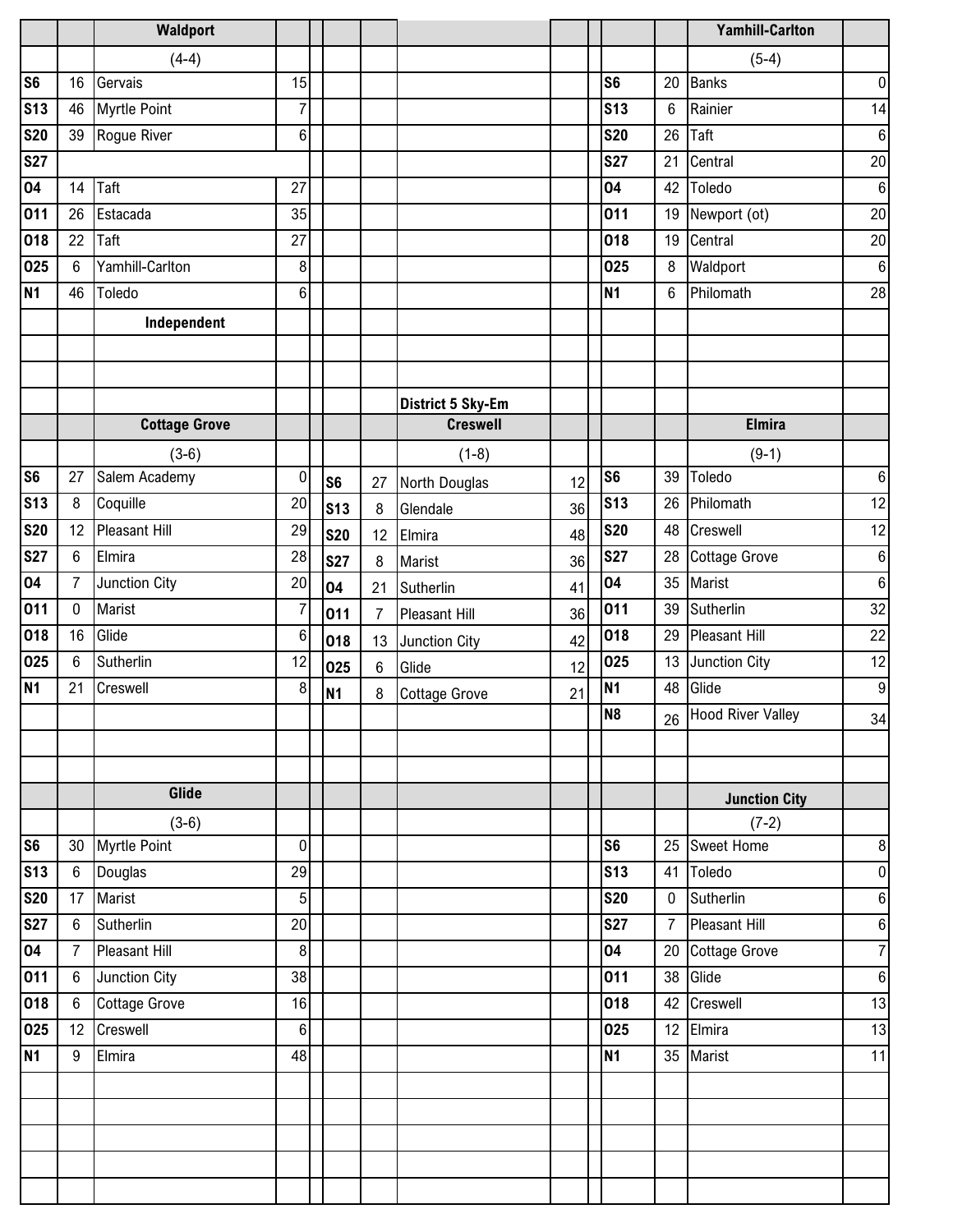|                        |                | <b>Marist</b>            |                |                |                 | <b>Pleasant Hill</b>      |                |                          |                | <b>Sutherlin</b>               |                      |
|------------------------|----------------|--------------------------|----------------|----------------|-----------------|---------------------------|----------------|--------------------------|----------------|--------------------------------|----------------------|
|                        |                | $(2-7)$                  |                |                |                 | $(4-5)$                   |                |                          |                | $(6-4)$                        |                      |
| S <sub>6</sub>         | $\overline{7}$ | South Umpqua             | 22             | S <sub>6</sub> | 27              | Siuslaw                   | 33             | S <sub>6</sub>           | 12             | Douglas                        | 42                   |
| <b>S13</b>             | 3              | Cascade                  | 21             | <b>S13</b>     | 15              | <b>North Valley</b>       | 20             | <b>S13</b>               | 20             | Reedsport                      | 34                   |
| <b>S20</b>             | 5              | Glide                    | 17             | <b>S20</b>     | 29              | <b>Cottage Grove</b>      | 12             | <b>S20</b>               | 6              | Junction City                  | $\pmb{0}$            |
| <b>S27</b>             | 36             | Creswell                 | 8              | <b>S27</b>     | 6               | Junction City             | $\overline{7}$ | <b>S27</b>               | 20             | Glide                          | $6\phantom{.}$       |
| 04                     | 6              | Elmira                   | 35             | 04             | 8               | Glide                     | $\overline{7}$ | 04                       | 41             | Creswell                       | 21                   |
| 011                    | $\overline{7}$ | <b>Cottage Grove</b>     | $\mathbf 0$    | 011            | 36              | Creswell                  | $\overline{7}$ | 011                      | 32             | Elmira                         | 39                   |
| 018                    | 29             | Sutherlin                | 40             | 018            | 22              | Elmira                    | 29             | 018                      | 40             | Marist                         | 29                   |
| 025                    | 7              | Pleasdant Hill           | 14             | 025            | 14              | Marist                    | $\overline{7}$ | 025                      | 12             | <b>Cottage Grove</b>           | $\bf 6$              |
| <b>N1</b>              | 11             | Junction City            | 35             | N1             | 8               | Sutherlin                 | 28             | <b>N1</b>                | 28             | Pleasant Hill                  | $\boldsymbol{8}$     |
|                        |                |                          |                |                |                 |                           |                | N <sub>8</sub>           | 0              | Sherwood                       | 40                   |
|                        |                |                          |                |                |                 |                           |                |                          |                |                                |                      |
|                        |                |                          |                |                |                 |                           |                |                          |                |                                |                      |
|                        |                |                          |                |                |                 | <b>District 6 Skyline</b> |                |                          |                |                                |                      |
|                        |                | <b>Henley</b>            |                |                |                 | <b>Hidden Valley</b>      |                |                          |                | <b>Illionis Valley</b>         |                      |
|                        |                | $(9-2)$                  |                |                |                 | $(2-7)$                   |                |                          |                | $(4-4)$                        |                      |
| S <sub>6</sub>         | 28             | <b>Hidden Valley</b>     | 14             | S <sub>6</sub> |                 | 14 Henley                 | 28             | S <sub>6</sub>           |                | 13 Brookings-Harbor            | 33                   |
| <b>S13</b>             | 15             | Phoenix                  | 3              | <b>S13</b>     | 12              | North Valley              | 14             | <b>S13</b>               | 13             | <b>Gold Beach</b>              | 32                   |
| <b>S20</b>             | 15             | South Umpqua             | 13             | <b>S20</b>     | 36              | Phoenix                   | 35             | <b>S20</b>               | 28             | <b>Oakland</b>                 | $\,6\,$              |
| <b>S27</b>             | $\overline{7}$ | North Valley             | $\bf{0}$       | <b>S27</b>     | 14              | Del Norte (CA)            | 20             | <b>S27</b>               | 6              | Riddle                         | 32                   |
| 04                     | 13             | Central                  | 20             | 04             | 19              | South Umpqua              | 20             | 04                       | 31             | Lakeview                       | 12                   |
| 011                    | 69             | <b>Hidden Valley</b>     | 28             | 011            | 28              | Henley                    | 69             | 011                      | 32             | Rogue River                    | 12                   |
| 018                    | 23             | Phoenix                  | $\mathbf 0$    | 018            | 12 <sup>°</sup> | North Valley              | 21             | 018                      | $\overline{7}$ | Lakeview                       | 32                   |
| 025                    | 24             | South Umpqua             | 3              | 025            | 7               | Phoenix                   | 6              | 025                      | 20             | <b>Rogue River</b>             | 16                   |
| <b>N1</b>              | 17             | North Valley             | $\overline{7}$ | N <sub>1</sub> | 6               | South Umpqua              | 17             | <b>N1</b>                |                |                                |                      |
| N <sub>8</sub>         | 32             | Newport                  | 21             |                |                 |                           |                |                          |                | Independent                    |                      |
| <b>N15</b>             | 6              | <b>Hood River Valley</b> | 17             |                |                 |                           |                |                          |                |                                |                      |
|                        |                |                          |                |                |                 |                           |                |                          |                |                                |                      |
|                        |                |                          |                |                |                 |                           |                |                          |                |                                |                      |
|                        |                | <b>Lakeview</b>          |                |                |                 |                           |                |                          |                | <b>North Valley</b>            |                      |
|                        |                |                          |                |                |                 |                           |                |                          |                | $(6-4)$                        |                      |
| S <sub>6</sub>         | 0              | Modoc (CA)               | 32             |                |                 |                           |                | S <sub>6</sub>           |                | 10 So. Umpqua $(2 \text{ ot})$ | 3                    |
| S <sub>13</sub>        | $6\phantom{.}$ | Chiloquin                | $\overline{0}$ |                |                 |                           |                | S <sub>13</sub>          |                | 14 Hidden Valley               | 12                   |
| <b>S20</b>             | 12             | Rogue River              | 14             |                |                 |                           |                | <b>S20</b><br><b>S27</b> |                | 20 Pleasant Hill               | 15<br>$\overline{7}$ |
| <b>S27</b>             | 14             | La Pine                  | 40             |                |                 |                           |                | 04                       | $\mathbf 0$    | Henley<br>21 Phoenix           | 20                   |
| $\overline{0}4$<br>011 | 12             | <b>Illinois Valley</b>   | 31             |                |                 |                           |                | 011                      | $\mathbf 0$    | South Umpqua                   |                      |
|                        | 26             | Rogue River              | 12             |                |                 |                           |                |                          |                |                                | $\overline{9}$       |
| 018<br>025             | 29             | Gilchrist                | 22             |                |                 |                           |                | 018<br>025               | $\overline{7}$ | 21 Hidden Valley<br>Henley     | 12<br>17             |
| <b>N1</b>              | 32             | <b>Illinois Valley</b>   | $\overline{7}$ |                |                 |                           |                | <b>N1</b>                | 30             | Phoenix                        | 13                   |
|                        |                | Bonanza (???)            |                |                |                 |                           |                |                          |                |                                |                      |
|                        |                | Independent              |                |                |                 |                           |                | N <sub>8</sub>           | 6              | Bandon                         | 54                   |
|                        |                |                          |                |                |                 |                           |                |                          |                |                                |                      |
|                        |                |                          |                |                |                 |                           |                |                          |                |                                |                      |
|                        |                |                          |                |                |                 |                           |                |                          |                |                                |                      |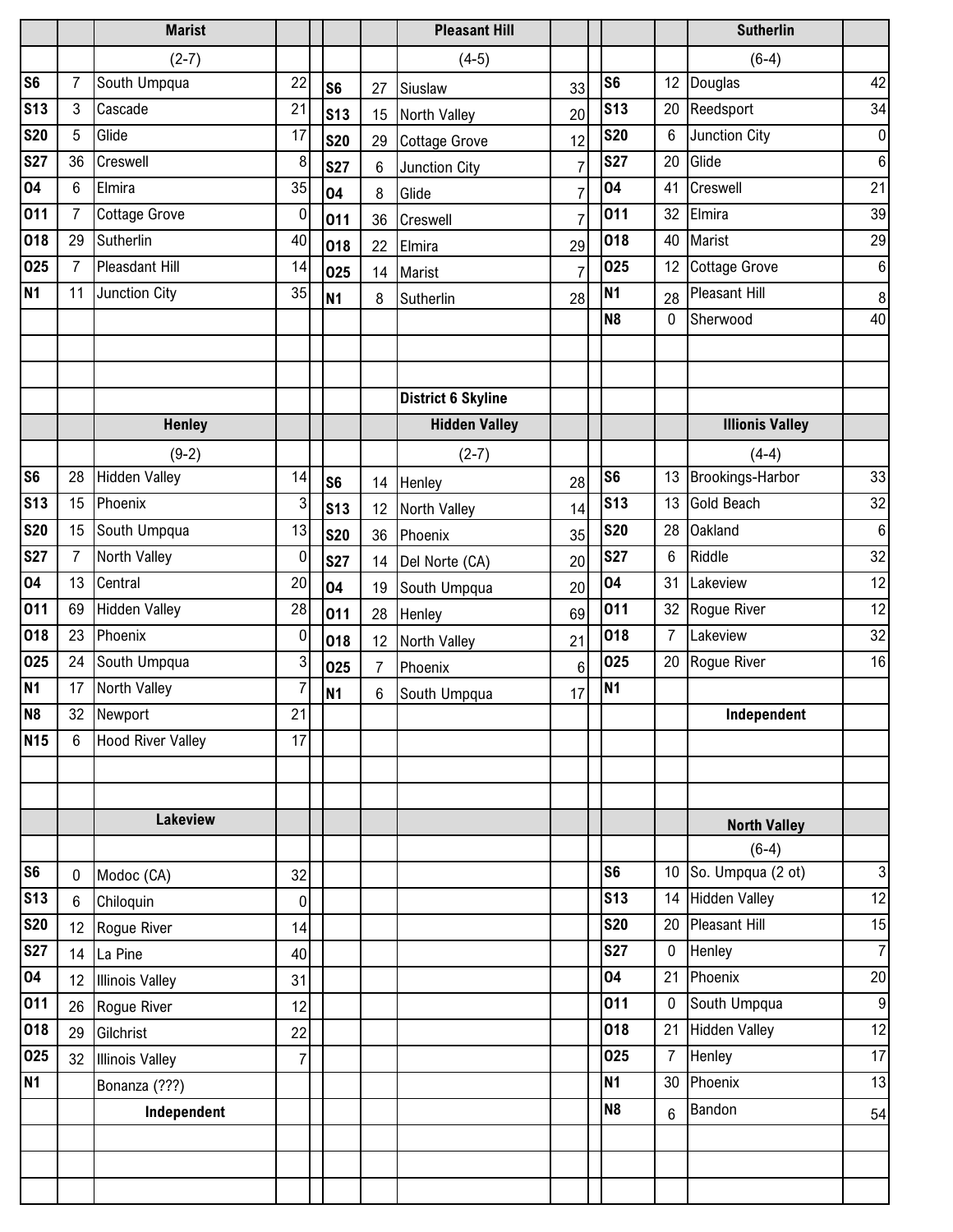|                |                | <b>Phoenix</b>           |                |                 |                 | <b>Rogue River</b>               |    |                 |                | <b>South Umqpua</b>  |                 |
|----------------|----------------|--------------------------|----------------|-----------------|-----------------|----------------------------------|----|-----------------|----------------|----------------------|-----------------|
|                |                | $(3-6)$                  |                |                 |                 | $(1-8)$                          |    |                 |                | $(4-5)$              |                 |
| S <sub>6</sub> | 3              | Henley                   | 15             | S <sub>6</sub>  | 0               | Brookings-Harbor                 | 45 | S <sub>6</sub>  | 3              | North Valley (2 ot)  | 10 <sup>1</sup> |
| <b>S13</b>     | 35             | <b>Hidden Valley</b>     | 36             | S <sub>13</sub> | 16              | <b>Gold Beach</b>                | 34 | <b>S13</b>      | 22             | Marist               | 7               |
| <b>S20</b>     | 12             | South Umpqua             | 6              | <b>S20</b>      | 6               | Riddle                           | 42 | <b>S20</b>      | 13             | Henley               | 15              |
| <b>S27</b>     | 20             | North Valley             | 21             | <b>S27</b>      | 14              | Lakeview                         | 12 | <b>S27</b>      | 6              | Phoenix              | 12              |
| 04             | 15             | Del Norte-CA             | 21             | 04              | 6               | Waldport                         | 39 | 04              | 20             | <b>Hidden Valley</b> | 19              |
| 011            | $\mathbf 0$    | Henley                   | 23             | 011             | 12              | Lakeview                         | 26 | 011             | 9              | North Valley         | $\overline{0}$  |
| 018            | $\,6\,$        | <b>Hidden Valley</b>     | $\overline{7}$ | 018             | 12              | <b>Illinois Valley</b>           | 32 | 018             | $\overline{3}$ | Henley               | 24              |
| 025            | 13             | South Umpqua (ot)        | $\overline{7}$ | 025             | 6               | Chiloquin                        | 42 | 025             | 7              | Phoenix (ot)         | 13              |
| <b>N1</b>      | 13             | North Valley             | 30             | <b>N1</b>       | 16              | <b>Illinois Valley</b>           | 20 | N1              | 17             | <b>Hidden Valley</b> | 6               |
|                |                |                          |                |                 |                 | Independent                      |    |                 |                |                      |                 |
|                |                |                          |                |                 |                 |                                  |    |                 |                |                      |                 |
|                |                |                          |                |                 |                 |                                  |    |                 |                |                      |                 |
|                |                |                          |                |                 |                 | <b>District 7 Greater Oregon</b> |    |                 |                |                      |                 |
|                |                | <b>Baker</b>             |                |                 |                 |                                  |    |                 |                | <b>Burns</b>         |                 |
|                |                | $(4-5)$                  |                |                 |                 |                                  |    |                 |                | $(7-4)$              |                 |
| S <sub>6</sub> | 18             | La Grande                | 40             |                 |                 |                                  |    | S <sub>6</sub>  | 19             | Enterprise           | 35              |
| <b>S13</b>     | 8              | Bishop Kelly (ID)        | 18             |                 |                 |                                  |    | <b>S13</b>      | 32             | <b>Grant Union</b>   | 18              |
| <b>S20</b>     | $\mathbf 0$    | <b>Nyssa</b>             | 20             |                 |                 |                                  |    | <b>S20</b>      | 43             | Riverside            | 12              |
| <b>S27</b>     | 20             | McLoughlin               | 10             |                 |                 |                                  |    | <b>S27</b>      | 14             | <b>Nyssa</b>         | 6               |
| 04             | 8              | Kuna (ID)                | 42             |                 |                 |                                  |    | 04              | 13             | Ontario              | $\overline{0}$  |
| 011            | 46             | Riverside                | 16             |                 |                 |                                  |    | 011             |                | 24 Madras            | 13              |
| 018            | 21             | <b>Burns</b>             | 11             |                 |                 |                                  |    | 018             | 11             | Baker                | 21              |
| 025            | $6\phantom{1}$ | Madras                   | $\overline{7}$ |                 |                 |                                  |    | 025             | 7              | Hermiston            | 15              |
| <b>N1</b>      | 28             | Ontario                  | $\,8\,$        |                 |                 |                                  |    | <b>N1</b>       |                | 41 McLoughlin        | $\overline{7}$  |
|                |                |                          |                |                 |                 |                                  |    | N <sub>8</sub>  |                | 19 Sweet Home        | 6               |
|                |                |                          |                |                 |                 |                                  |    | N <sub>15</sub> | 10             | Sherwood             | 34              |
|                |                |                          |                |                 |                 |                                  |    |                 |                |                      |                 |
|                |                |                          |                |                 |                 |                                  |    |                 |                |                      |                 |
|                |                | <b>Madras</b>            |                |                 |                 | <b>McLoughlin</b>                |    |                 |                | <b>Nyssa</b>         |                 |
|                |                | $(5-4)$                  |                |                 |                 | $(3-6)$                          |    |                 |                |                      |                 |
| A30            | 29             | Seaside                  | 12             | A30             | 13              | Weston-McEwen                    | 29 | A30             |                | can't find any       |                 |
| S <sub>6</sub> | 8              | <b>Hood River Valley</b> | 35             | S <sub>6</sub>  | $6\phantom{.0}$ | Hermiston                        | 39 | S <sub>6</sub>  |                | score either date    |                 |
| <b>S13</b>     | 21             | <b>Crook County</b>      | 14             | S <sub>13</sub> | $\mathbf 0$     | Enterprise                       | 26 | <b>S13</b>      | 19             | New Plymouth (ID)    | 32              |
| <b>S20</b>     | 0              | McLoughlin               | 10             | <b>S20</b>      | 10 <sup>1</sup> | Madras                           | 0  | <b>S20</b>      | 20             | <b>Baker</b>         | 0               |
| <b>S27</b>     | 20             | Ontario                  | $\,6\,$        | <b>S27</b>      | 10              | <b>Baker</b>                     | 20 | <b>S27</b>      | 6              | <b>Burns</b>         | 14              |
| 04             | 12             | Nyssa                    | 24             | 04              | 57              | Riverside                        | 22 | 04              | 24             | Madras               | 12              |
| 011            | 13             | <b>Burns</b>             | 24             | 011             |                 |                                  |    | 011             | 27             | Ontario              | $\mathbf{3}$    |
| 018            |                |                          |                | 018             | 25              | Ontario                          | 8  | 018             | 49             | Riverside            | 20              |
| 025            | $\overline{7}$ | <b>Baker</b>             | 6              | 025             | $\mathbf 0$     | <b>Nyssa</b>                     | 12 | 025             |                | 12 McLoughlin        | 0               |
| N <sub>1</sub> | 36             | Riverside                | $6\phantom{1}$ | N <sub>1</sub>  | $\overline{7}$  | <b>Burns</b>                     | 41 | N <sub>1</sub>  | $\bf{0}$       | Vale                 | 39              |
|                |                |                          |                |                 |                 |                                  |    |                 |                |                      |                 |
|                |                |                          |                |                 |                 |                                  |    |                 |                |                      |                 |
|                |                |                          |                |                 |                 |                                  |    |                 |                |                      |                 |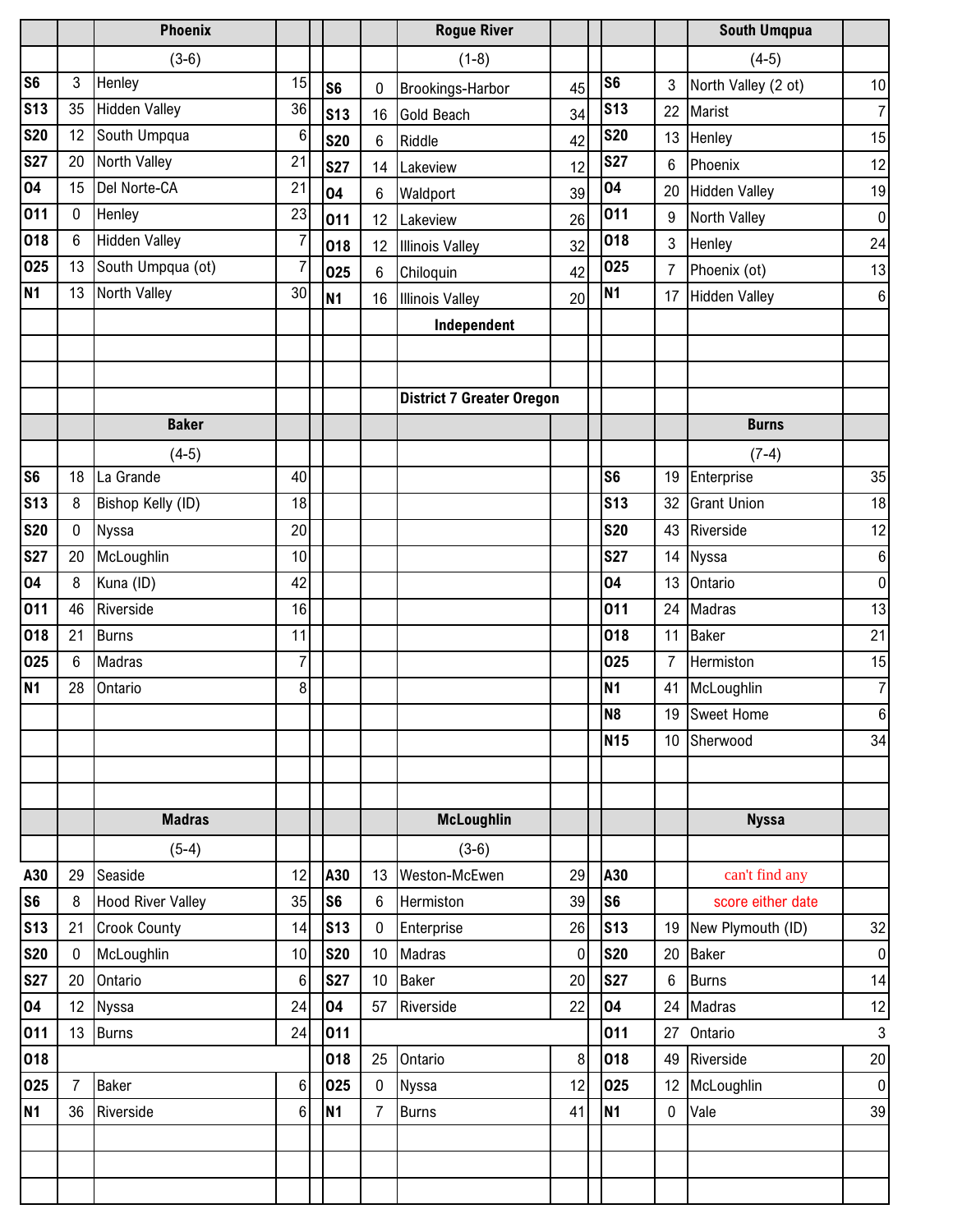|                |                  | <b>Ontario</b>      |                |                |             |                       |             |                |                 | <b>Riverside</b>     |                |
|----------------|------------------|---------------------|----------------|----------------|-------------|-----------------------|-------------|----------------|-----------------|----------------------|----------------|
|                |                  | $(1-8)$             |                |                |             |                       |             |                |                 | $(0-9)$              |                |
| A30            | $\overline{7}$   | <b>Crook County</b> | 14             |                |             |                       |             | S <sub>6</sub> | 15              | Weston-McEwen        | 37             |
| <b>S6</b>      | 8                | Weiser-ID           | 54             |                |             |                       |             | <b>S13</b>     | 0               | The Dalles           | 36             |
| <b>S13</b>     | 12               | Caldwell-ID         | 45             |                |             |                       |             | <b>S20</b>     | 12              | Burns                | 43             |
| <b>S20</b>     |                  |                     |                |                |             |                       |             | <b>S27</b>     | 12              | Umatilla             | 33             |
| <b>S27</b>     | $6\phantom{1}$   | Madras              | 20             |                |             |                       |             | 04             | 22              | McLoughlin           | 57             |
| 04             | $\mathbf 0$      | <b>Burns</b>        | 13             |                |             |                       |             | 011            | 16              | <b>Baker</b>         | 46             |
| 011            | $\mathbf{3}$     | Nyssa               | 27             |                |             |                       |             | 018            | 20              | Nyssa                | 49             |
| 018            | $\bf 8$          | McLoughlin          | 25             |                |             |                       |             | 025            | 8               | Ontario              | 41             |
| 025            | 41               | Riverside           | 8              |                |             |                       |             | <b>N1</b>      | $6\phantom{.0}$ | Madras               | 36             |
| <b>N1</b>      | 8                | Baker               | 28             |                |             |                       |             |                |                 |                      |                |
|                |                  |                     |                |                |             |                       |             |                |                 |                      |                |
|                |                  |                     |                |                |             |                       |             |                |                 |                      |                |
|                |                  | <b>District 8</b>   |                |                |             | <b>Captial League</b> |             |                |                 |                      |                |
|                |                  | <b>Cascade</b>      |                |                |             | <b>Dallas</b>         |             |                |                 | <b>Molalla</b>       |                |
|                |                  | $(6-3)$             |                |                |             | $(5-4)$               |             |                |                 | $(0-9)$              |                |
| S <sub>6</sub> | 13               | St. Helens          | 27             | S <sub>6</sub> | 12          | Central               | $\mathbf 0$ | S <sub>6</sub> | 0               | Gladstone            | 40             |
| <b>S13</b>     | 21               | Marist              | 3              | <b>S13</b>     | 11          | St. Helens            | 35          | <b>S13</b>     | $\overline{7}$  | Sherwood             | 55             |
| <b>S20</b>     | 48               | Molalla             | $\bf{0}$       | <b>S20</b>     | 20          | <b>Sweet Home</b>     | $\mathbf 0$ | <b>S20</b>     | 0               | Cascade              | 48             |
| <b>S27</b>     | 33               | <b>Dallas</b>       | 23             | <b>S27</b>     | 23          | Cascade               | 33          | <b>S27</b>     | 8               | Silverton            | 66             |
| 04             | 44               | North Marion        | 6              | 04             | 82          | Molalla               | 8           | 04             | 8               | <b>Dallas</b>        | 82             |
| 011            | 21               | Stayton             | $\bf{0}$       | 011            | 25          | North Marion          | 26          | 011            | 14              | Woodburn             | 35             |
| 018            | $\mathbf 0$      | Silverton           | 26             | 018            | 26          | Stayton               | $\pmb{0}$   | 018            | 6               | North Marion         | 23             |
| 025            | 39               | Woodburn            | $\overline{7}$ | 025            | $\mathbf 0$ | Silverton             | 40          | 025            | 0               | <b>Sweet Home</b>    | 30             |
| <b>N1</b>      | 28               | Sweet Home          | 40             | <b>N1</b>      | 29          | Woodburn              | $\pmb{0}$   | <b>N1</b>      | 22              | Stayton              | 28             |
|                |                  |                     |                |                |             |                       |             |                |                 |                      |                |
|                |                  |                     |                |                |             |                       |             |                |                 |                      |                |
|                |                  | <b>North Marion</b> |                |                |             |                       |             |                |                 | <b>Silverton</b>     |                |
|                |                  | $(4-5)$             |                |                |             |                       |             |                |                 | $(13-0)$             |                |
| S <sub>6</sub> | $\pmb{0}$        | Sherwood            | 38             |                |             |                       |             | S <sub>6</sub> | 28              | Rainier              | $\pmb{0}$      |
| <b>S13</b>     | 48               | Estacada            | 6              |                |             |                       |             | <b>S13</b>     | 19              | Tillamook            | 9              |
| <b>S20</b>     | $6\phantom{.}6$  | Woodburn            | 19             |                |             |                       |             | <b>S20</b>     |                 | 56 Stayton           | $\overline{0}$ |
| <b>S27</b>     | $\overline{7}$   | <b>Sweet Home</b>   | 29             |                |             |                       |             | <b>S27</b>     |                 | 66 Molalla           | $\bf 8$        |
| 04             | $\boldsymbol{6}$ | Cascade             | 44             |                |             |                       |             | 04             |                 | 32 Woodburn          | $\overline{0}$ |
| 011            | 26               | <b>Dallas</b>       | 25             |                |             |                       |             | 011            |                 | 41 Sweet Home        | $\bf 6$        |
| 018            | 23               | Molalla             | 6              |                |             |                       |             | 018            |                 | 26 Cascade           | $\pmb{0}$      |
| 025            | 21               | Stayton             | 18             |                |             |                       |             | 025            |                 | 40 Dallas            | $\overline{0}$ |
| <b>N1</b>      | $\mathbf 0$      | Silverton           | 41             |                |             |                       |             | <b>N1</b>      |                 | 41 North Marion      | $\overline{0}$ |
|                |                  |                     |                |                |             |                       |             | N <sub>8</sub> |                 | 53 Nyssa             | $\overline{0}$ |
|                |                  |                     |                |                |             |                       |             | <b>N15</b>     |                 | 13 St. Helens        | $\overline{0}$ |
|                |                  |                     |                |                |             |                       |             | <b>N22</b>     |                 | 29 Hood River Valley | 14             |
|                |                  |                     |                |                |             |                       |             | <b>N29</b>     | 43              | Bandon               | 36             |
|                |                  |                     |                |                |             |                       |             |                |                 |                      |                |
|                |                  |                     |                |                |             |                       |             |                |                 |                      |                |